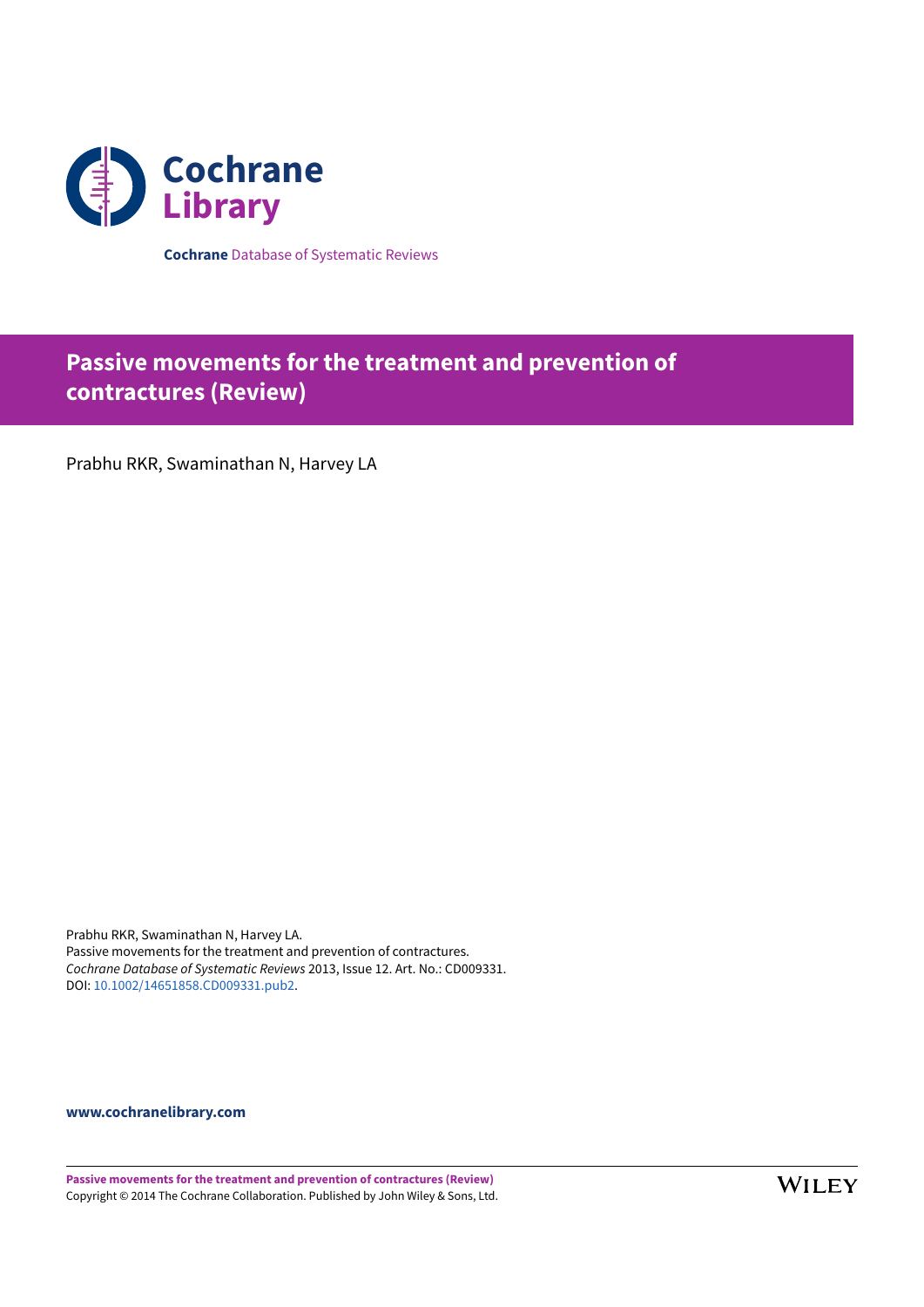

# TABLE OF CONTENTS

|                                                                                                                | ı.             |
|----------------------------------------------------------------------------------------------------------------|----------------|
|                                                                                                                | $\overline{2}$ |
|                                                                                                                | 3              |
|                                                                                                                | 5              |
|                                                                                                                | 5              |
|                                                                                                                | 6              |
|                                                                                                                | 8              |
|                                                                                                                | 9              |
|                                                                                                                | 11             |
|                                                                                                                | 12             |
|                                                                                                                | 13             |
|                                                                                                                | 14             |
|                                                                                                                | 14             |
|                                                                                                                | 15             |
|                                                                                                                | 17             |
|                                                                                                                | 21             |
|                                                                                                                | 22             |
|                                                                                                                | 22             |
|                                                                                                                | 22             |
|                                                                                                                | 23             |
| WHAT'S NEW www.communical.com/communical.com/communical.com/communical.com/communical.com/communical.com/commu | 26             |
|                                                                                                                | 26             |
|                                                                                                                | 26             |
|                                                                                                                | 26             |
|                                                                                                                | 26             |
|                                                                                                                |                |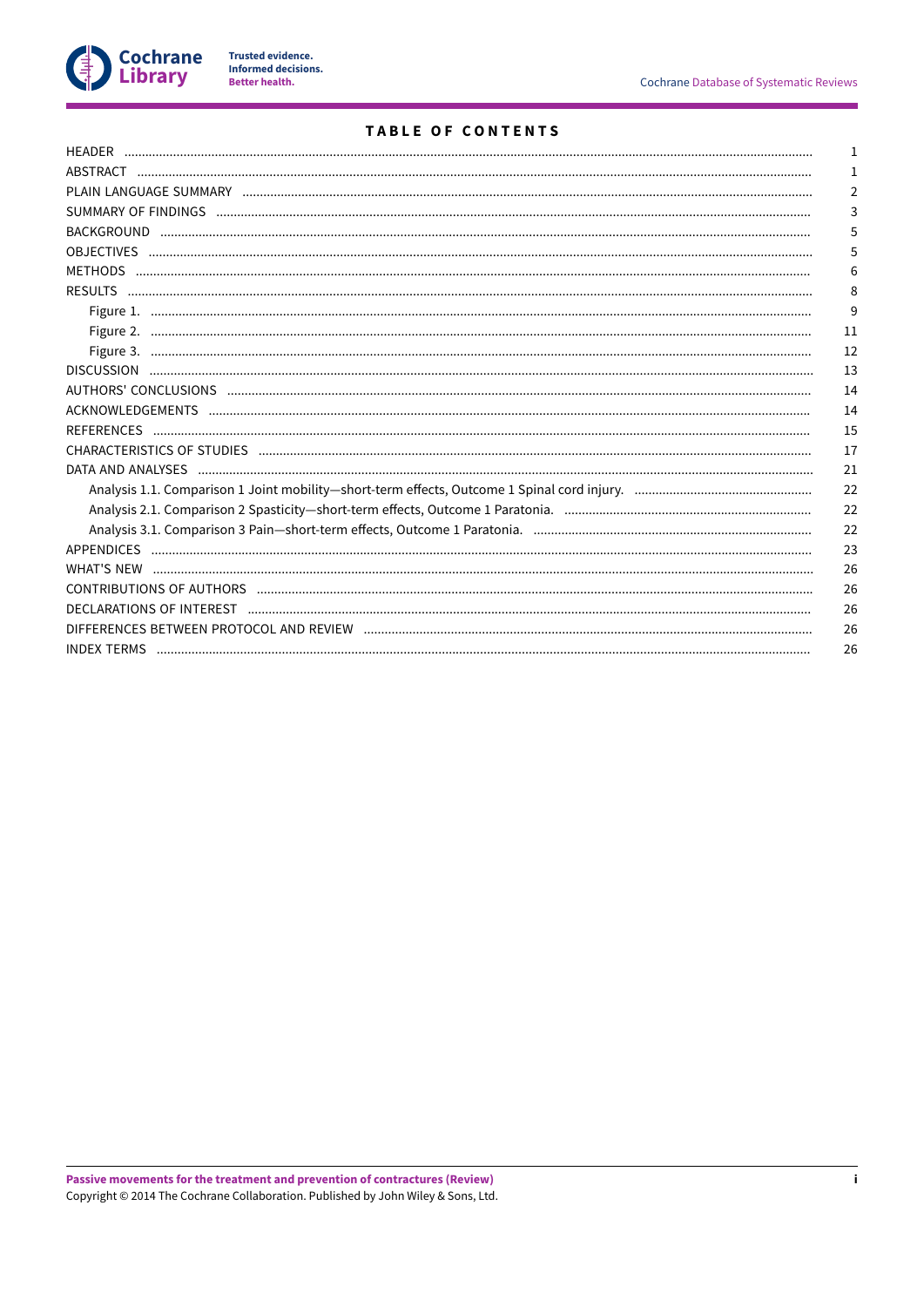

# <span id="page-2-0"></span>**[Intervention Review]**

# **Passive movements for the treatment and prevention of contractures**

Rama KR Prabhu1, Narasimman Swaminathan1, Lisa A Harvey2

1Department of Physiotherapy, Father Muller Medical College, Mangalore, India. 2Rehabilitation Studies Unit, Sydney Medical School/ Northern, The University of Sydney, Ryde, Australia

**Contact address:** Rama KR Prabhu, Department of Physiotherapy, Father Muller Medical College, Kankanady, Mangalore, Karnataka, 575002, India. [physioram2002@yahoo.co.in](mailto:physioram2002@yahoo.co.in).

**Editorial group:** Cochrane Injuries Group **Publication status and date:** Edited (no change to conclusions), published in Issue 1, 2014.

**Citation:** Prabhu RKR, Swaminathan N, Harvey LA. Passive movements for the treatment and prevention of contractures. *Cochrane Database of Systematic Reviews* 2013, Issue 12. Art. No.: CD009331. DOI: [10.1002/14651858.CD009331.pub2.](https://doi.org/10.1002%2F14651858.CD009331.pub2)

Copyright © 2014 The Cochrane Collaboration. Published by John Wiley & Sons, Ltd.

# **A B S T R A C T**

#### <span id="page-2-1"></span>**Background**

Contractures, a common complication following immobility, lead to restricted joint range of motion. Passive movements (PMs) are widely used for the treatment and prevention of contractures; however, it is not clear whether they are effective.

#### **Objectives**

The aim of this review was to determine the effects of PMs on persons with contractures or at risk of developing contractures. Specifically, the aim was to determine whether PMs increase joint mobility.

#### **Search methods**

We searched the Cochrane Injuries Group Specialised Register, the Cochrane Central Register of Controlled Trials (CENTRAL), MEDLINE (Ovid SP), EMBASE (Ovid SP), ISI Web of Science (SCI-EXPANDED; SSCI; CPCI-S; CPCI-SSH), PEDro and PsycINFO (Ovid SP). The search was run on 21 November 2013.

#### **Selection criteria**

Randomised controlled trials of PMs administered for the treatment or prevention of contractures were included. Studies were included if they compared the effectiveness of PMs versus no intervention, sham intervention or placebo in people with or at risk of contracture. Studies thatinvolved other co-interventionswere included, provided the co-interventionswere administered in the sameway to all groups. Interventions administered through mechanical devices and interventions that involved sustained stretch were excluded.

#### **Data collection and analysis**

Three independent review authors screened studies for inclusion. Two review authors then extracted data and assessed risk of bias. Primary outcomes were joint mobility and occurrence of adverse events such as joint subluxations or dislocations, heterotopic ossification, autonomic dysreflexia and fractures or muscle tears. Secondary outcomes were quality of life, pain, spasticity, activity limitations and participation restrictions. We used standard methodological procedures as advocated by the *Cochrane Handbook for Systematic Reviews of Interventions*.

# **Main results**

Two identified studies randomly assigned a total of 122 participants with neurological conditions comparing PMs versus no PMs. Data from 121 participants were available for analysis. Both studies had a low risk of bias. One within-participant study involving 20 participants (40 limbs) measured ankle joint mobility and reported a mean between-group difference of four degrees (95% confidence interval (CI), two to six degrees) favouring the experimental group. Both studies measured spasticity with the Modified Ashworth Scale, but the results were not pooled because of clinical heterogeneity. Neither study reported a clinically or statistically relevant reduction in spasticity with PMs. In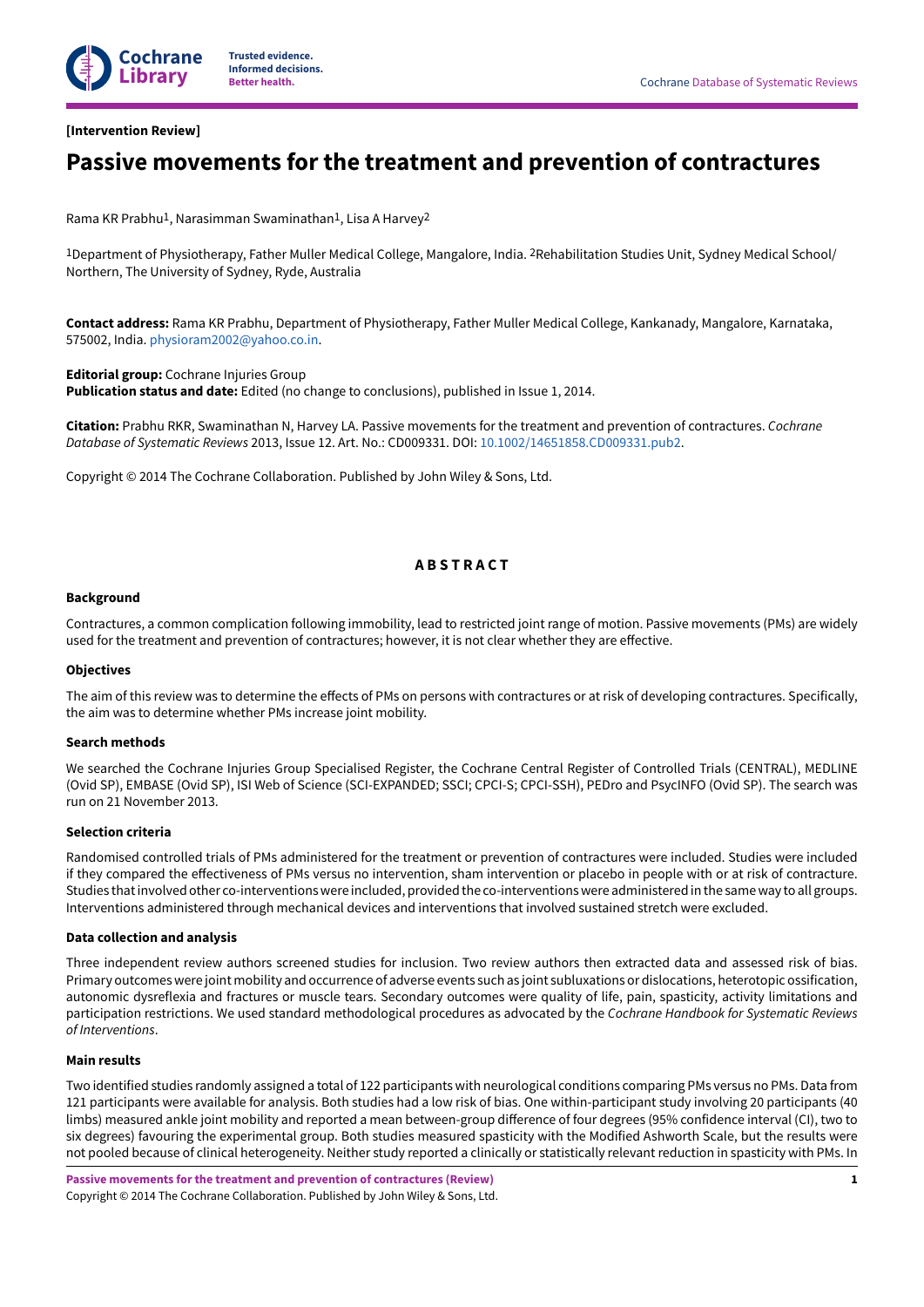

one study, the mean difference on a tallied 48-point Modified Ashworth Scale for the upper limbs was one of 48 points (95% CI minus two to four points), and in the other study, the median difference on a six-point Modified Ashworth Scale for the ankle plantar flexor muscles was zero points (95% CI minus one to zero points). In both studies, a negative between-group difference indicated a reduction in spasticity in the experimental group compared with the control group. One study with a total of 102 participants investigated the short-term effects on pain. The mean difference on a zero to 24-point pain scale was -0.4 points in favour of the control group (95% CI -1.4 to 0.6 points). The GRADE level of evidence about the effects of PMs on joint mobility, spasticity and pain is very low. Neither study examined quality of life, activity limitations or participation restrictions or reported any adverse events.

### **Authors' conclusions**

It is not clear whether PMs are effective for the treatment and prevention of contractures.

# <span id="page-3-0"></span>**P L A I N L A N G U A G E S U M M A R Y**

### **Passive movements for the treatment and prevention of contractures**

This Cochrane systematic review determines the effects of passive movements for contractures.

Passive movements are regularly administered forthe treatment and prevention of contractures. They are typically administered manually by physiotherapists or care givers. The primary aim of passive movements is to improve joint mobility. The results of this review indicate that it is not yet clear whether passive movements are effective for the treatment and prevention of contractures.

#### **What are contractures?**

Contractures are characterised by stiffness around joints that restricts joint mobility. Contractures are common in people with paralysis such as those with stroke, spinal cord injury and cerebral palsy, and they lead to various other complications such as pain, pressure ulcers and deformities.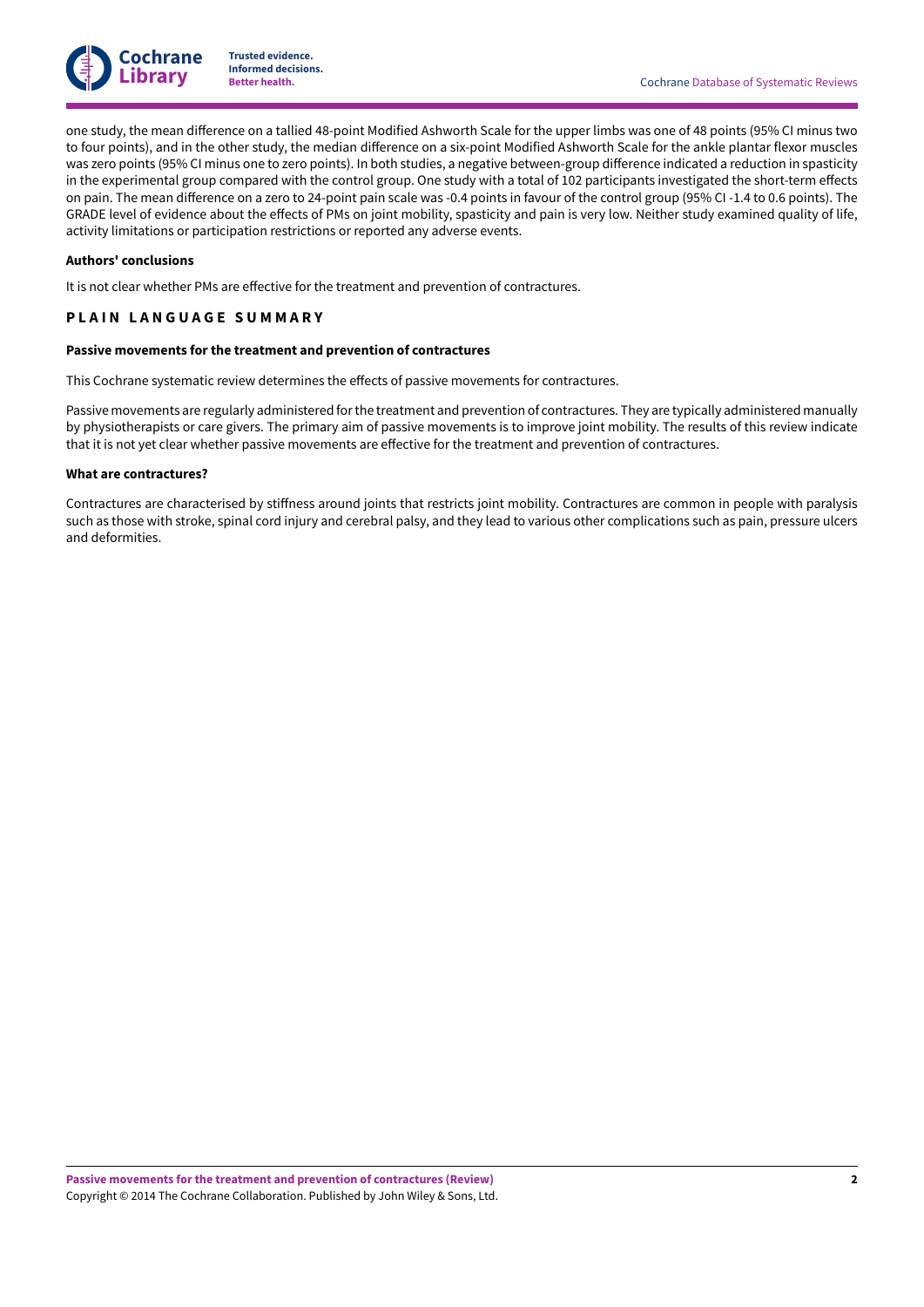# **S U M M A R Y O F F I N D I N G S**

# **Summary of findings for the main comparison. Short-term e8ects on spasticity, pain and joint mobility**

# **Short-term effects on spasticity, pain and joint mobility**

**Patient or population:** patients with or at risk of contractures **Settings:** nursing home or community **Intervention:** PMs versus no PMs

<span id="page-4-1"></span><span id="page-4-0"></span>

| <b>Outcomes</b>                                                                                                                                                                                                                                                                                                          |                                                                                                                                                                                                                                                                                                     | Illustrative comparative risks* (95% CI)                                                  |                  |                      | <b>Quality of the</b><br>evidence                     | <b>Comments</b> |  |  |  |  |
|--------------------------------------------------------------------------------------------------------------------------------------------------------------------------------------------------------------------------------------------------------------------------------------------------------------------------|-----------------------------------------------------------------------------------------------------------------------------------------------------------------------------------------------------------------------------------------------------------------------------------------------------|-------------------------------------------------------------------------------------------|------------------|----------------------|-------------------------------------------------------|-----------------|--|--|--|--|
|                                                                                                                                                                                                                                                                                                                          | <b>Assumed risk</b>                                                                                                                                                                                                                                                                                 | <b>Corresponding risk</b>                                                                 | fect<br>(95% CI) | ipants<br>(studies)  | (GRADE)                                               |                 |  |  |  |  |
|                                                                                                                                                                                                                                                                                                                          | Control                                                                                                                                                                                                                                                                                             | <b>PMs versus no PMs</b>                                                                  |                  |                      |                                                       |                 |  |  |  |  |
| <b>Spasticity</b><br><b>Tallied Modified Ashworth</b><br>Scale<br>Follow-up: mean 1 day                                                                                                                                                                                                                                  | Data were not pooled                                                                                                                                                                                                                                                                                | Data were not pooled                                                                      | Not estimable    | 121<br>(two studies) | $\bigoplus$ $\bigodot$ $\bigodot$<br>very low $1,2,3$ |                 |  |  |  |  |
| Pain<br>Pain Assessment Check-<br>list for Seniors With Limit-<br>ed Ability to Communicate<br>Scale from: 0 to 24<br>Follow-up: mean 1 day                                                                                                                                                                              | Mean pain in control<br>groups was<br>3.8 points                                                                                                                                                                                                                                                    | Mean pain in intervention groups was<br>0.4 higher<br>(0.56 lower to 1.36 higher)         | Not estimable    | 101<br>(one study)   | $\bigoplus$ $\bigodot$ $\bigodot$<br>very low $1,2,3$ |                 |  |  |  |  |
| Joint mobility<br>Ankle dorsiflexion range<br>of motion. Scale from 0 to<br>120<br>Follow-up: mean 1 day                                                                                                                                                                                                                 | Mean joint mobility in con-<br>trol groups was<br>12 degrees                                                                                                                                                                                                                                        | Mean joint mobility in intervention groups<br>was<br>4.05 higher<br>(1.65 to 6.46 higher) | Not estimable    | 40<br>(one study)    | $\oplus \ominus \ominus$<br>very low $1,2,3$          |                 |  |  |  |  |
| *The basis for the assumed risk (e.g. the median control group risk across studies) is provided in footnotes. The corresponding risk (and its 95% confidence interval) is<br>based on the assumed risk in the comparison group and the relative effect of the intervention (and its 95% CI).<br>CI: Confidence interval. |                                                                                                                                                                                                                                                                                                     |                                                                                           |                  |                      |                                                       |                 |  |  |  |  |
|                                                                                                                                                                                                                                                                                                                          | GRADE Working Group grades of evidence.<br>High quality: Further research is very unlikely to change our confidence in the estimate of effect.<br>Moderate quality: Further research is likely to have an important impact on our confidence in the estimate of effect and may change the estimate. |                                                                                           |                  |                      |                                                       |                 |  |  |  |  |

**Low quality:** Further research is very likely to have an important impact on our confidence in the estimate of effect and is likely to change the estimate. **Very low quality:** We are very uncertain about the estimate.

**Trusted Better**

**Informed**

**decisions. health.**

**evidence.**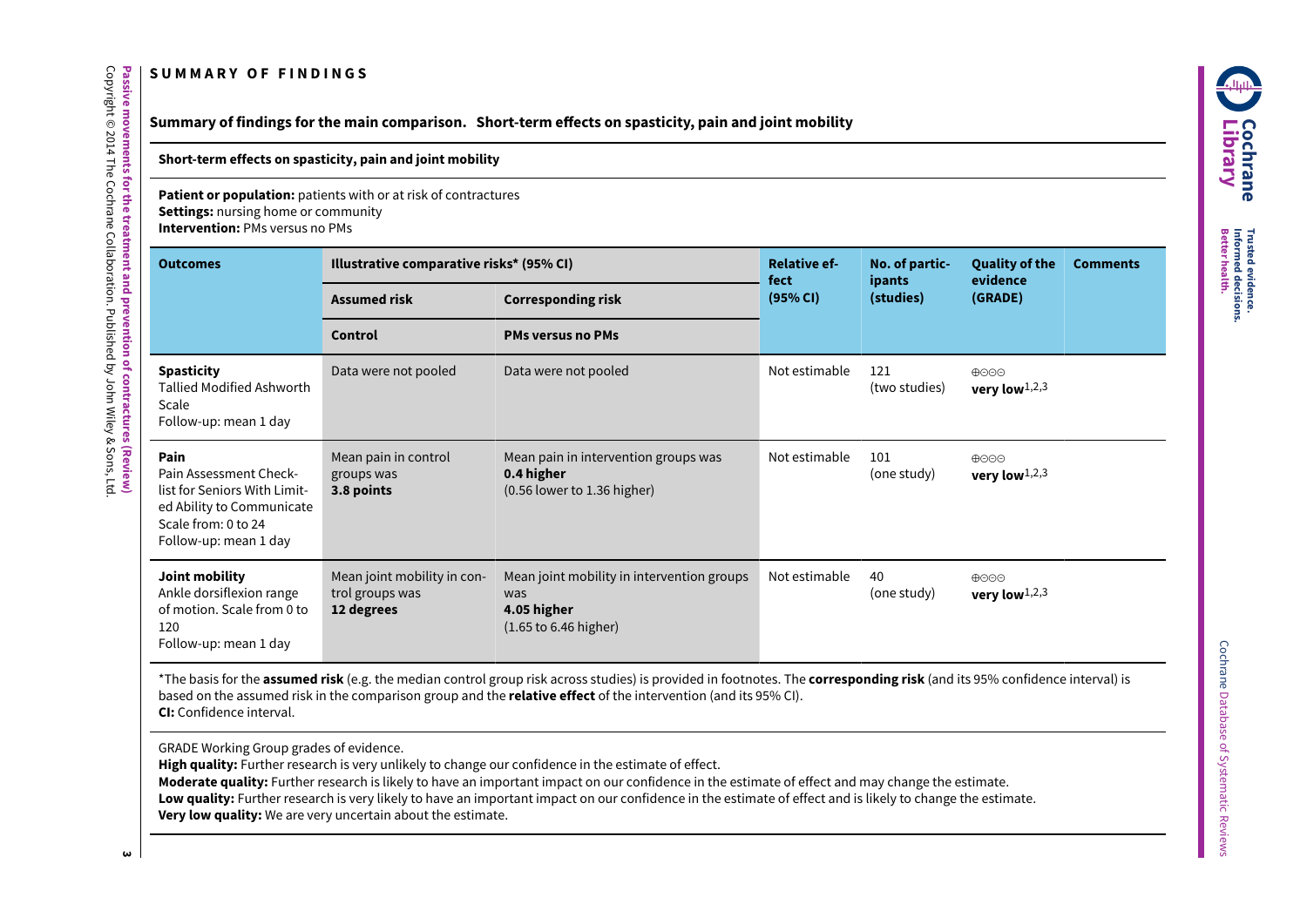<sup>1</sup>Consistency had been downgraded by one point because only one trial is included, and therefore the results cannot be consistent across different trials.

<sup>2</sup>Indirectness had been downgraded by one point because only one trial is included, and therefore the results cannot be generalised.

3Imprecision has been downgraded by one point because only one trial is included, and therefore the precision of the estimate from this one trial cannot be confirmed.

**4**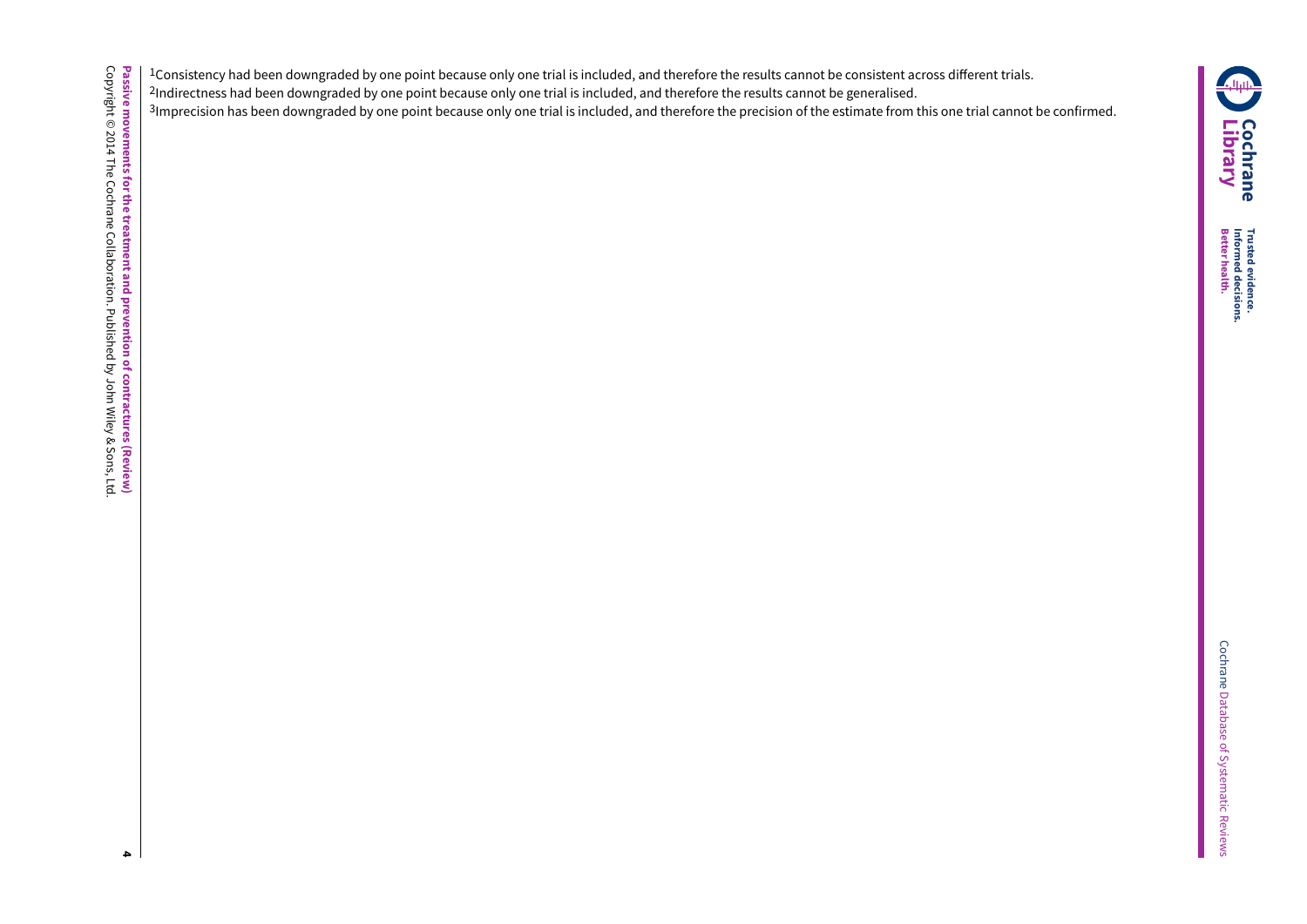

# <span id="page-6-0"></span>**B A C K G R O U N D**

Passive movements (PMs) are widely utilised for the treatment and prevention of contractures in people with a variety of conditions including spinal cord injury [\(Harvey](#page-17-0) 2008; [Harvey](#page-16-1) 2009; [Somers](#page-18-1) [2001](#page-18-1)) and dementia (Fox [2000;](#page-17-1) [Wagner](#page-18-2) 2010), as well as in those with serious injuries and medical problems associated with unconsciousness ([Stockley](#page-18-3) 2010; [Wiles 2010\)](#page-18-4). Passive movements are often provided on an ongoing daily basis to people with chronic disabilities. Passive movements have been part of routine care for people with or at risk of contractures for at least 60 years ([Bennett](#page-16-2) [1946](#page-16-2); [Treanor](#page-18-5) 1950). The cost of administering PMs has never been clarified; however, the cost must be notable because of the time involved in administering PMs and the associated salary costs.

# **Description of the condition**

Contractures are characterised by restricted passive range of motion due to limited extensibility or increased stiffness of soft tissues overlying joints such as periarticular structures and muscles [\(Farmer](#page-17-2) 2001; [Halar 1988](#page-17-3)). They are a common complication of many neurological and musculoskeletal conditions [\(Mollinger](#page-18-6) [1993](#page-18-6); [Souren](#page-18-7) 1995; [Yarkony](#page-18-8) 1985) and may result in unsightly deformities. Contractures are also undesirable because they interfere with activities of daily living and are associated with pain, sleep disturbances and pressure ulcers (Fox [2000](#page-17-1); [Harvey](#page-17-4) [2002](#page-17-4); [Mollinger](#page-18-6) 1993; [Scott](#page-18-9) 1981; [Yarkony](#page-18-8) 1985). For example, contractures of the upper or lower limbs can limit a person's ability to dress, bathe, walk or feed, leading to a life of dependency [\(Fergusson](#page-17-5) 2007; [Harvey](#page-17-6) 2001).

Few studies provide unbiased population-based estimates of the incidence and prevalence of contractures ([Fergusson](#page-17-5) 2007). However, evidence from studies of representative samples drawn from tertiary care facilities indicates that 60% of patients surviving physically disabling stroke develop contractures within 12 months [\(Sackley](#page-18-10) 2008), 48% of people with spinal cord injuries develop hand contractures over the course of their lives ([Harvey](#page-17-7) 2001a; [Krause](#page-17-8) 2000) and 16% of patients admitted for rehabilitation after head injury develop ankle contractures before discharge ([Singer](#page-18-11) [2004](#page-18-11)). One large study of more than 1.5 million nursing home residents in the United States showed that 29% of all residents had contractures [\(Harrington](#page-17-9) 2006). Two recent cohort studies reported an incidence rate of shoulder contracture in people with spinal cord injury of 30% ([Eriks-Hoogland](#page-17-10) 2009) and of any joint of 66% [\(Diong 2012\)](#page-17-11). A similar study found that 52% of people with stroke developed at least one major contracture within six months of stroke [\(Kwah](#page-17-12) 2012). These data suggest that contractures are particularly prevalent in non-ambulant populations [\(Harvey](#page-17-4) 2002).

# **Description of the intervention**

Passive movements are an intervention whereby an individual's joints are cyclically moved through available range of motion by another person, typically a therapist or a care giver [\(Wiles 2010\)](#page-18-4). The primary goal of PMs is to maintain or increase joint mobility by influencing the extensibility of soft tissues overlying joints. They are also used to decrease secondary complications associated with cartilage degeneration. Typically PMs are administered for a few minutes to joints that people cannot move themselves because of paralysis, pain or limited consciousness. No consensus has been reached about the speed at which PMs should be administered, although PMs are typically applied more slowly to people with

spasticity than to those without spasticity. In people with many affected joints, PMs can take 20 to 30 minutes to administer. In some patients with neurological disabilities, PMs are administered every day throughout a person's life [\(Stockley](#page-18-3) 2010).

# **How the intervention might work**

It is unclear how PMs work, although most assume that if lack of movement causes contractures, then imposed movement must prevent contractures. Some argue that PMs prevent the formation of adhesions within and about the soft tissues of joints. This may be accomplished by preventing the formation of cross-bridges within collagen [\(Farmer](#page-17-2) 2001). Others claim that PMs influence the extensibility of soft tissues (i.e. passive length and stiffness). Passive movements may also influence the excitability of lower motor neurons, reducing spasticity in individuals with neurological disabilities and thereby directly or indirectly increasing muscle extensibility ([Farmer](#page-17-2) 2001; [Jamshed 2010;](#page-17-13) [Wiles 2010\)](#page-18-4). However, most of these claims are based on a small body of work in animals [\(Williams 1984](#page-18-12)) and are largely unsubstantiated in people.

### **Why it is important to do this review**

Despite the fact that PMs are regularly administered to people with or at risk of developing contractures, it is not clear whether they are effective. Two Cochrane reviews have looked at similar interventions for the treatment and prevention of contractures. One examined continuous passive motion following total knee arthroplasty and provided high-quality evidence that although continuous passive motion increases passive knee flexion (mean difference two degrees, 95% CI zero to five) and active knee flexion (mean difference three degrees, 95% CI zero to six), the effects are too small to be clinically worthwhile [\(Harvey](#page-17-14) 2010). The results of this review have raised doubts about the effectiveness of PMs because continuous passive motion provides similar cyclic movement to joints as PMs, although the response of joints to cyclic movement following total knee arthroplasty may be different from the response of joints not affected by trauma (the focus of this review). The other Cochrane review examined the efficacy of stretch and provided high-quality evidence to indicate that stretch administered on a regular basis for less than seven months has no clinically important short-term effects (mean difference one degree, 95% CI zero to three) or long-term effects (mean difference zero degrees, 95% CI minus two to two) on joint range of motion [\(Katalinic](#page-17-15) 2010). It is not clear whether PMs differ from stretch. Perhaps cyclic movement provided through the hands of therapists provides a different mechanical stimulus than is provided by stretch.

It is important to ascertain the effectiveness of PMs because contractures are a common problem and are associated with many adverse complications, and because PMs are costly to administer. A better understanding of the therapeutic effects of PMs is an important first step towards progressing the management of contractures.

# <span id="page-6-1"></span>**O B J E C T I V E S**

The aim of this review was to determine the effects of PMs on persons with contractures or at risk of developing contractures. Specifically, the aim was to determine whether PMs increase joint mobility.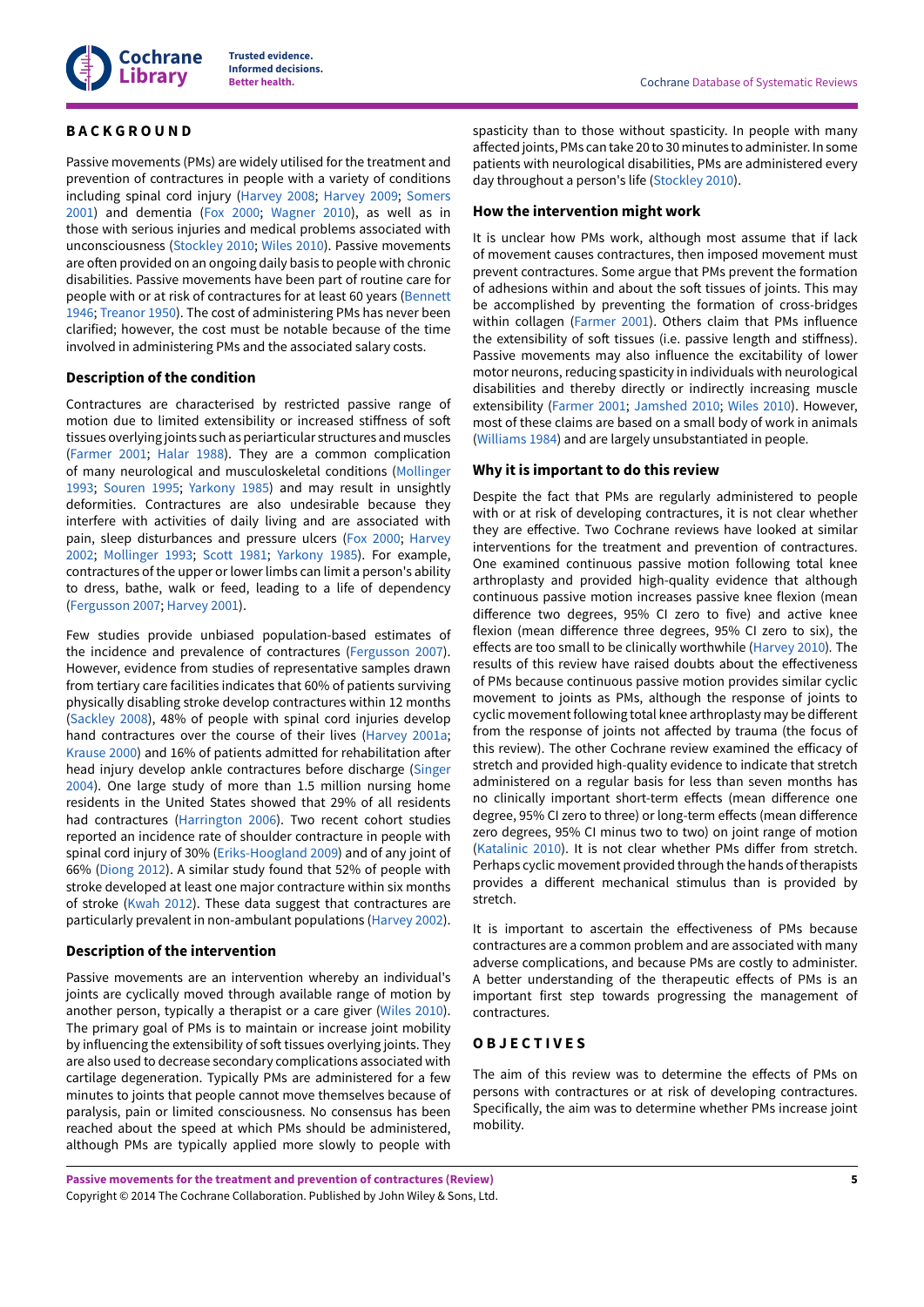

# <span id="page-7-0"></span>**M E T H O D S**

# **Criteria for considering studies for this review**

# **Types of studies**

The methods used in this review are based on a previously published protocol [\(Prabhu](#page-18-13) 2011). Published and unpublished randomised controlled trials were considered for inclusion.

# **Types of participants**

This review included studies involving participants with existing contractures or those at risk of developing contractures (examples of the types of participants considered for inclusion can be found in [Appendix 1\)](#page-24-1). Participants of either gender and of any age were included. Participants were included regardless of sensory or motor impairments and were separated according to their broad diagnostic groups. Data were not pooled across diagnostic groups.

We excluded participants who were receiving PMs to joints specifically affected by surgery or trauma (e.g. participants who had undergone recent total knee arthroplasty, participants with hand trauma).

# **Types of interventions**

This review included studies in which PMs were delivered with the aim of treating or preventing contractures. Passive movements are defined as cyclic movements of joints administered manually through the hands of another person (typically a therapist or a care giver). Only synovial joints were included.

Studies that involved other co-interventions (e.g. electrical stimulation) were included, provided the co-interventions were administered in the same mannerto both control and experimental group participants.

Interventions administered through mechanical devices such as continuous passive motion machines or leg cycles and interventions that involved sustained stretch were excluded.

# *Types of comparisons*

Studies were included if they compared the effectiveness of PMs versus no intervention, sham intervention or placebo. Comparisons of PMs versus other interventions such as stretching, positioning and splinting were not included. In studies with multiple treatment groups, only data from the two groups with the most contrasting interventions were extracted (e.g. if a study included PM, placebo and control groups, then only data from the PM and placebo groups were extracted).

### **Types of outcome measures**

#### *Primary outcomes*

Primary outcomes were:

- joint mobility, including measures of active or passive range of motion with or without standardised torques. Units of measure were expressed in degrees (degree per unit of torque) or centimetre. Unidirectional and bidirectional range of motion measurements were included; and
- adverse events, grouped in the following ways: joint subluxations or dislocations, heterotopic ossification,

autonomic dysreflexia (an exaggerated response of the sympathetic nervous system typically seen in people with spinal cord injury), fractures and muscle tears.

### *Secondary outcomes*

Secondary outcomes were:

- quality of life, including measures such as the Short Form-36 (SF-36) [\(Ware](#page-18-14) 1992);
- pain, including measures such as a visual analogue scale ([Huskisson 1974](#page-17-16)) or a numerical rating scale ([Downie](#page-17-17) 1978);
- spasticity, including measures such as the Modified Ashworth Scale ([Bohannon 1987\)](#page-16-3) or the Tardieu Scale ([Tardieu](#page-18-15) 1954);
- activity limitations, including measures such as the Functional Independence Measure ([Keith](#page-17-18) 1987) or the Barthel Index ([Mahoney](#page-18-16) 1965); and
- participation restrictions, including measures reflecting return to work, leisure or home life.

### *Timing of outcome measures*

Studies were included regardless of when outcomes were measured with respect to the last treatment. However, outcome measures were categorised in the following ways.

- Immediate effects (outcome measures taken less than 24 hours after administration of the last dose of PMs).
- Short-term effects (outcome measures taken between 24 hours and one week after administration of the last dose of PMs).
- Long-term effects (outcome measures taken longer than one week after administration of the last dose of PMs).

If studies collected data at multiple points within one of the predetermined time frames, data collected at the last time were used.

# **Search methods for identification of studies**

No language restriction was applied to any component of the search strategies.

### **Electronic searches**

The Cochrane Injuries Group Trials Search Co-ordinator searched the following databases.

- Cochrane Injuries Group Specialised Register (21 November 2013).
- Cochrane Central Register of Controlled Trials (CENTRAL) (2013, Issue 10 of 12).
- MEDLINE (Ovid SP) (1946 to 20 November 2013).
- EMBASE (Ovid SP) (1974 to 20 November 2013).
- ISI Web of Science: Science Citation Index—Expanded (SCI-EXPANDED) (1970 to November 2013).
- ISI Web of Science: Social Sciences Citation Index (SSCI) (1970 to November 2013).
- ISI Web of Science: Conference Proceedings Citation Index— Science (CPCI-S) (1990 to November 2013).
- ISI Web of Science: Conference Proceedings Citation Index-Social Sciences & Humanities (CPCI-SSH) (1990 to November 2013).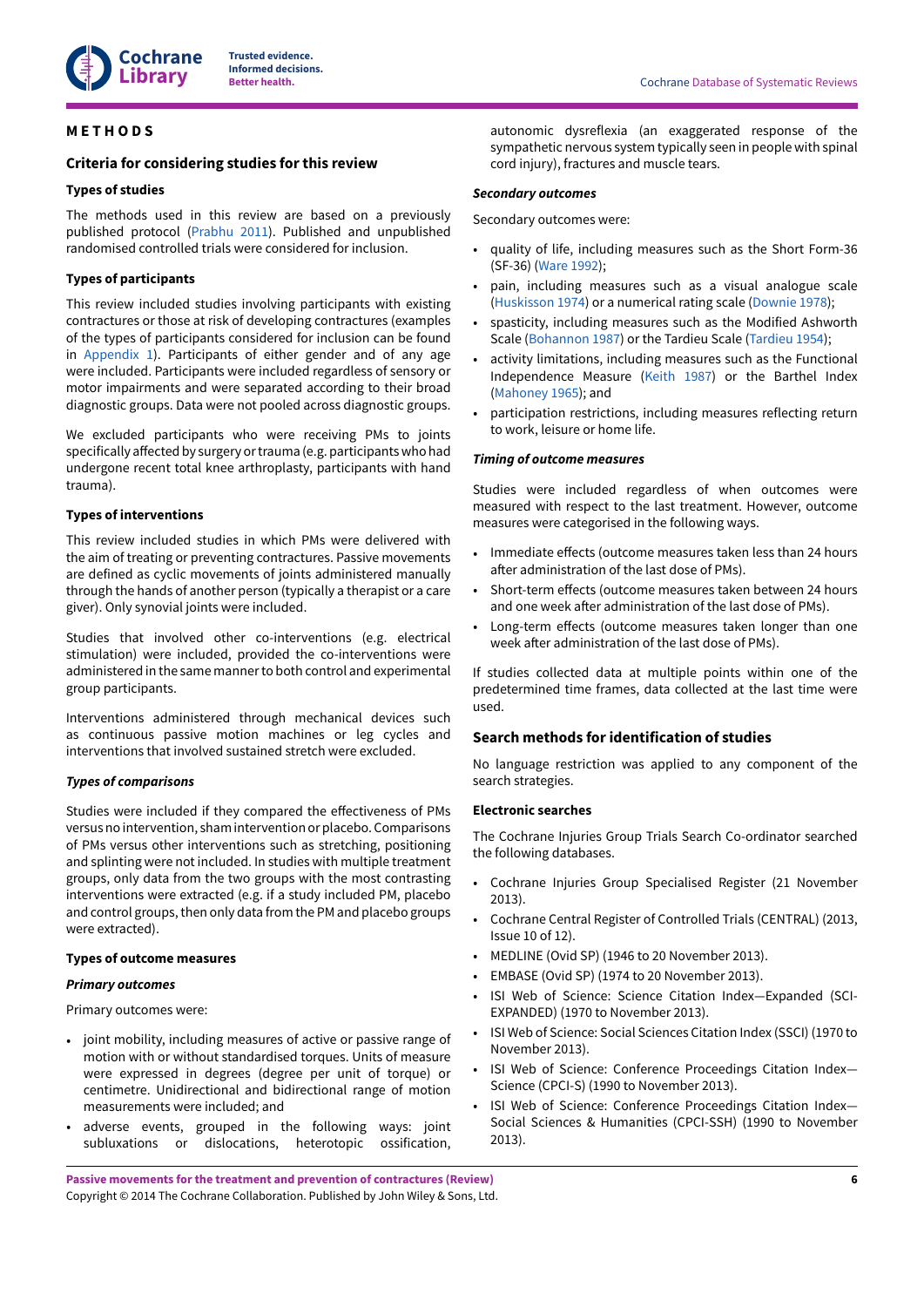

- PEDro (Physiotherapy Evidence Database; [http://](http://www.pedro.org.au/) [www.pedro.org.au/;](http://www.pedro.org.au/) November 2013).
- PsycINFO (1806 to November Week 3 2013).

Search strategies are listed in [Appendix 2.](#page-24-2)

### **Searching other resources**

The reference lists of published and unpublished studies were also searched. Citation tracking of all included studies was used.

# **Data collection and analysis**

### **Selection of studies**

The three review authors independently screened the results of the search for relevant articles based on titles and abstracts. The full texts of studies identified as potentially relevant were retrieved and were again screened by the three review authors for eligibility. No disagreements occurred among review authors.

# **Data extraction and management**

Two review authors (RKRP and NS) independently extracted data from the included studies using a previously used and tested Excel spreadsheet. Differences in the data extracted by the two review authors were resolved by discussion and, when necessary, were arbitrated by the third review author (LAH) or by a fourth person if the difference was related to a paper authored by LAH. The following data were extracted.

- Study design, inclusion and exclusion criteria.
- Characteristics of participants, including type of health condition, number of participants, age and gender, and whether participants were at risk of contractures or had existing contractures, or a combination of the two.
- Characteristics of interventions and comparisons, including details of treatment and control interventions, duration of intervention, frequency of intervention, intensity of intervention, details of co-intervention, compliance with treatment and target joint.
- Details of primary and secondary outcomes, including methods used to measure joint mobility, adverse events, spasticity, time between PMs and outcome measures.
- Dropouts.

Analysis of co-variance (ANCOVA) adjusted between-group means and standard deviations were extracted in preference to change scores. However, if neither were provided, post-intervention scores were used.

#### **Assessment of risk of bias in included studies**

The methodological quality ofthe randomised controlled trials was assessed independently by two review authors (RKRP and NS).

Study quality was assessed by the recommended approach for assessing risk of bias in studies included in Cochrane reviews [\(Higgins 2011\)](#page-17-19). The following methodological domains were assessed.

• Sequence generation.

- Low risk of bias: using a computerised random generator, random number tables, coin tossing or any other valid method.
- High risk of bias: sequence generation and allocation done by invalid methods such as using odd or even date of birth, or allocation by judgement of the clinician.
- Unclear risk of bias: insufficient information provided about the sequence generation process.
- Allocation sequence concealment.
	- Low risk of bias: allocation concealed so that neither investigators nor participants know group assignment at the time of study entry. Valid methods include central randomisation and serially numbered, opaque, sealed envelopes.
	- High risk of bias: method of allocation is not concealed (e.g. list of random numbers, unsealed or non-opaque envelopes), leading to transparency in group assignments, thereby introducing selection bias.
	- Unclear risk of bias: insufficient information provided about the concealed allocation process.
- Blinding of participants, personnel and outcome assessors.
	- Low risk of bias: either participants or some key study personnel could not be/were not blinded, but outcome assessment was blinded and non-blinding of others is unlikely to introduce bias.
	- High risk of bias: no blinding or incomplete blinding, and outcome measurement is likely to be influenced by lack of blinding.
	- Unclear risk of bias: insufficient information, or study did not mention it.
- Incomplete outcome data.
	- Low risk of bias: missing data have been imputed using appropriate methods such as intention-to-treat analysis.
	- High risk of bias: authors did not impute intention-to-treat analysis for missing data.
	- Unclear risk of bias: insufficient reporting of attrition/ exclusions, no reasons for missing data provided.
- Selective outcome reporting.
	- Low risk of bias: published article reports primary and secondary outcomes that are of interest to the review in the prespecified way.
	- High risk of bias: study does not report the prespecified primary outcome.
	- Unclear risk of bias: insufficient information to permit judgement of yes or no.
- Other potential threats to validity.
	- Low risk of bias: study appears to be free of other sources of bias.
	- High risk of bias: bias pertaining to study design is present (e.g. extreme baseline imbalance).
	- Unclear risk of bias: insufficient information to assess whether any important risk of bias exists.

# **Measures of treatment effect**

We planned to pool the mean differences in outcomes for each study to provide a summary estimate of the effectiveness of PMs. For continuous outcomes with the same units, effects were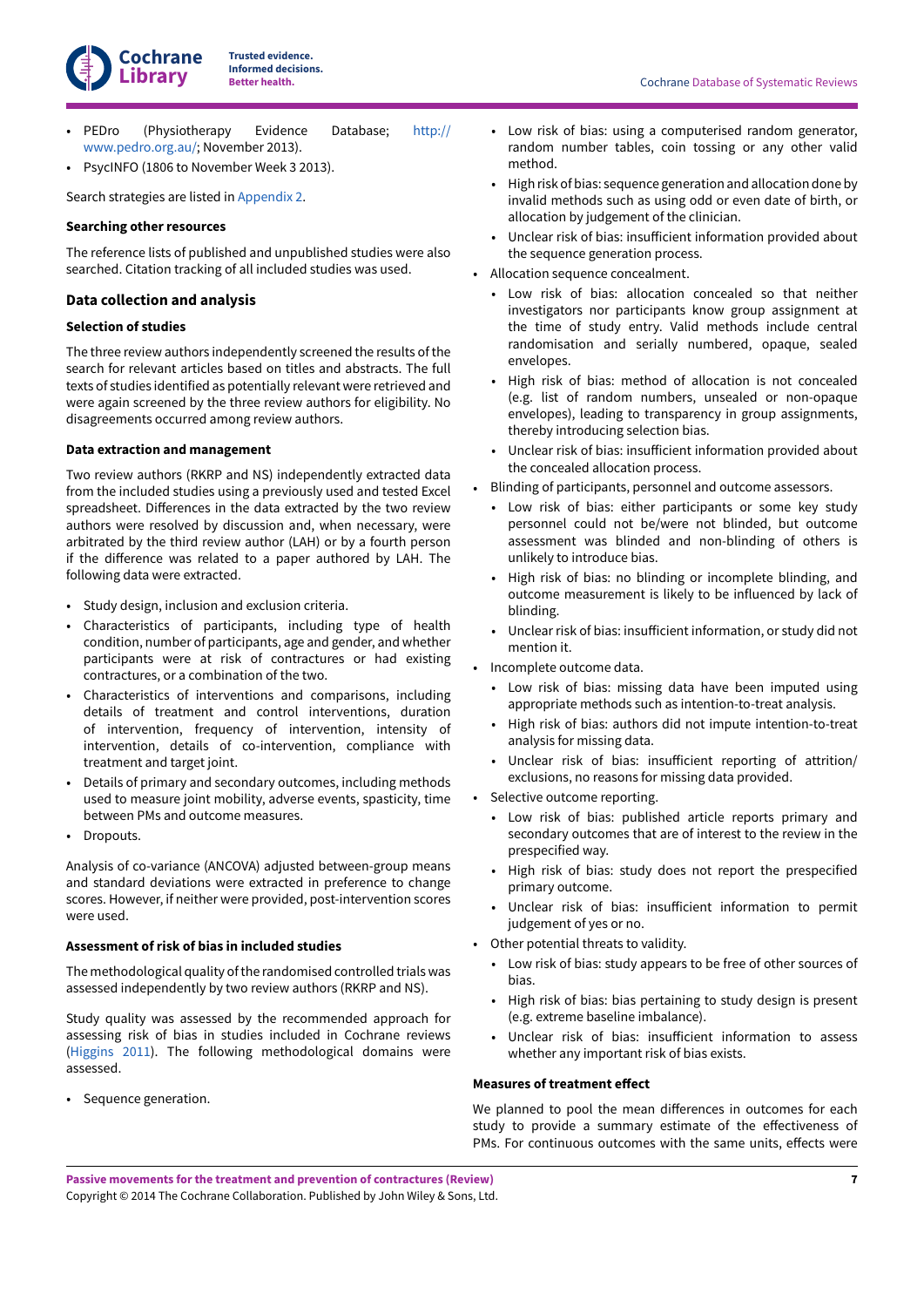expressed as mean differences and 95% confidence intervals (CIs). For continuous outcomes with different units, effects were expressed as standardised mean differences and 95% CIs.

#### **Dealing with missing data**

We planned to contact study authors if data were missing. However, no data were missing from the two retrieved studies.

# **Assessment of heterogeneity**

We planned to consider meta-analyses for outcomes with data from at least two homogenous studies (studies that investigated the effects of similar interventions on similar populations and reported similar outcomes). In such circumstances, we planned to use the I2 statistic to quantify the heterogeneity of outcomes and to guide decisions about whether to pool data. When heterogeneity was substantial ( $1<sup>2</sup>$  > 50%), we planned to explore possible causes of heterogeneity through sensitivity analyses in which individual studies are omitted one at a time or are stratified by particular characteristics. However, assessment of heterogeneity was not ultimately done because of the small number of retrieved studies.

#### **Assessment of reporting biases**

We planned to explore the possibility of small sample bias using funnel plots. However, this was not ultimately done because of the small number of retrieved studies.

#### **Data synthesis**

We planned to conduct meta-analyses using a random-effects model to determine pooled risk ratio and mean or standardised mean differences with 95% CIs for dichotomous and continuous outcomes, respectively, using Review Manager 5 (RevMan) ([Review](#page-18-17) [Manager](#page-18-17)). However, studies were insufficient to permit pooling of data within a meta-analysis.

# **Subgroup analysis and investigation of heterogeneity**

We planned to explore the following issues through multiple comparisons but did not because of the small number of retrieved studies.

Immediate effects of PMs (i.e. effects present less than 24 hours after administration of the last dose of PMs) versus short-term effects of PMs (i.e. effects present between 24 hours and one week after administration of the last dose of PMs) versus longterm effects of PMs (i.e. effects present longer than one week after administration of the last dose of PMs).

- **Effects of PMs administered in different dosages.**
- Effects of PMs administered to participants with spasticity versus participants without spasticity.

#### **Sensitivity analysis**

We planned to use sensitivity analyses to examine the following issues but did not because of the small number of retrieved studies.

- Blinding of assessors: blinding versus no blinding.
- Allocation concealment: concealed versus non-concealed.
- Dropouts:  $< 15\%$  versus  $> 15\%$ .

#### *Grading the quality of the evidence*

GRADE was used to assess the quality of evidence using GRADEpro software (GRADE [Working](#page-17-20) Group 2004; [GRADEpro](#page-17-21) 2008).

#### **Summary of findings tables**

'Summary of findings' tables were compiled using GRADEpro software.

### <span id="page-9-0"></span>**R E S U L T S**

### **Description of studies**

See [Characteristics](#page-18-18) of included studies and [Characteristics](#page-22-1) of [excluded](#page-22-1) studies.

### **Results of the search**

Results of the searches yielded a total of 7998 references, of which 2658 were duplicates [\(Figure](#page-10-0) 1). After screening of titles and abstracts, 16 studies were identified as potentially eligible. After the full articles were read, two studies were included and 14 studies were excluded. Reasons for exclusion are summarised in the [Characteristics](#page-22-1) of excluded studies table. No potentially eligible study was excluded on the basis of language.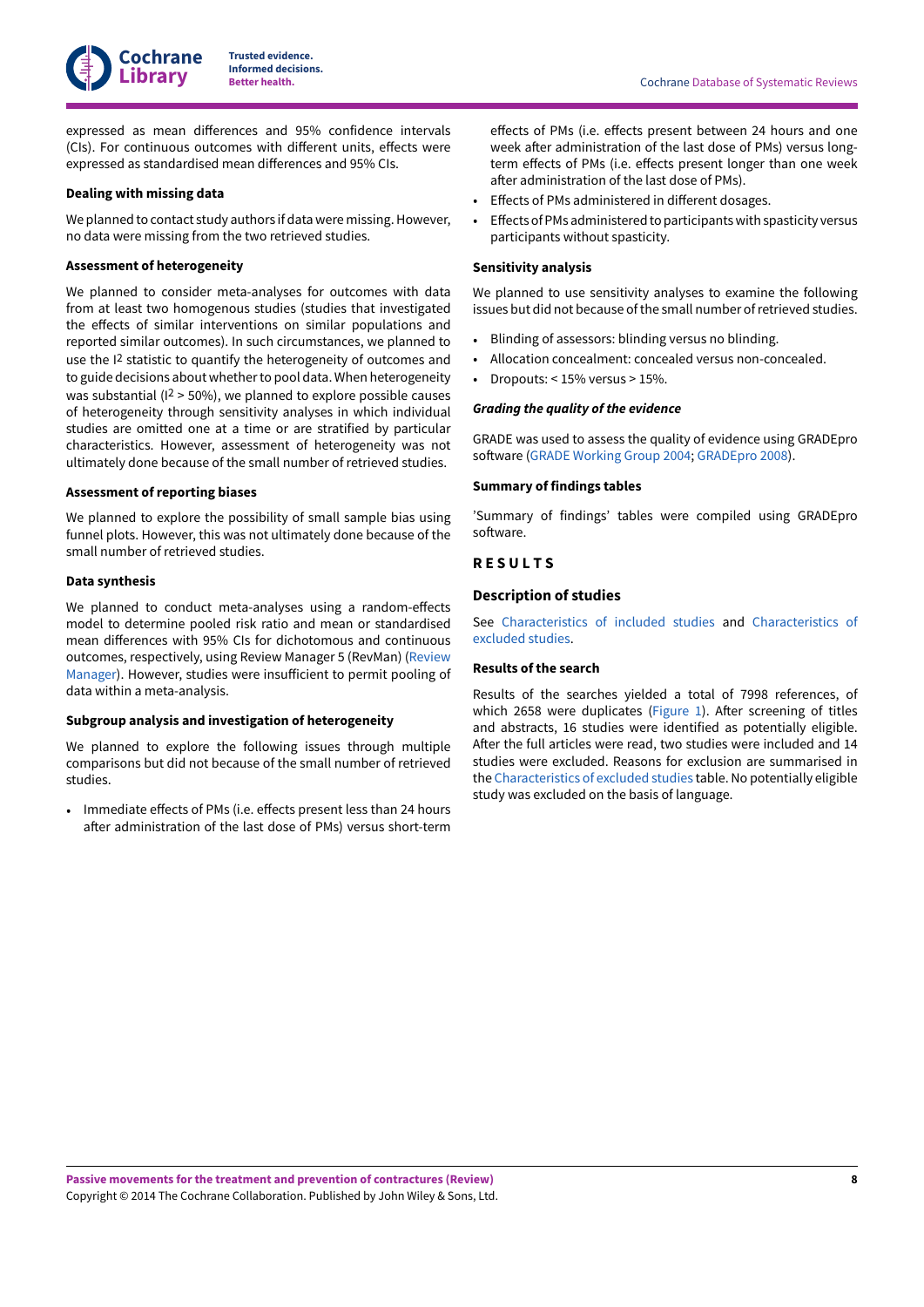

# <span id="page-10-0"></span>**Figure 1. Study flow diagram.**

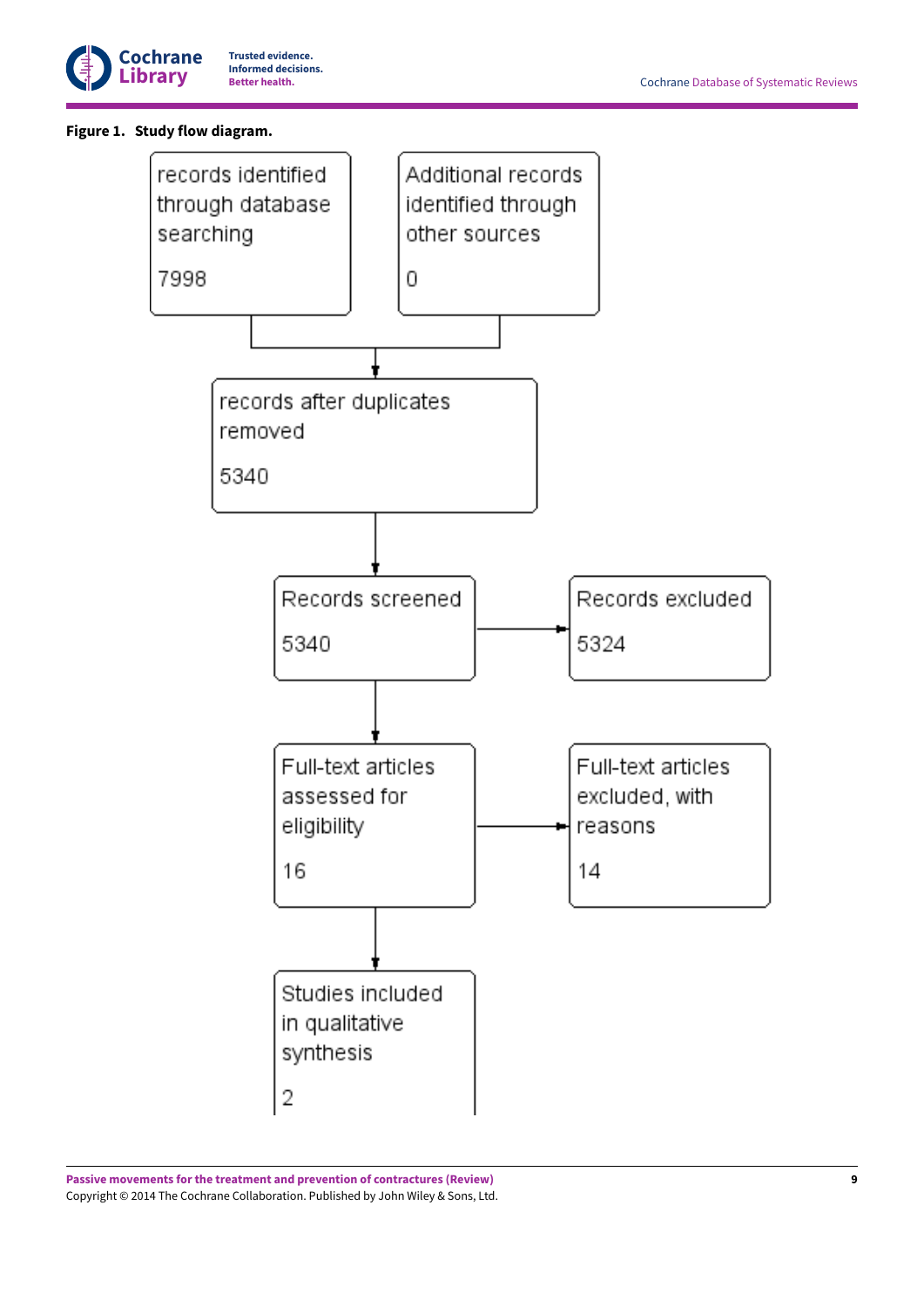

**Figure 1. (Continued)**



### **Included studies**

Two studies of 122 participants were identified that compared PMs versus no PMs. However, data from only 121 participants were available for analysis. One study used a within-participant design with 20 participants and 40 limbs ([Harvey](#page-16-1) 2009). Both studies investigated the effects of PMs in persons with neurological conditions [\(Harvey](#page-16-1) 2009; [Hobbelen 2012\)](#page-16-4). One study included people with spinal cord injury, and the other elderly people with paratonia.

In the two studies, PMs were administered with the aim of treating or preventing contractures ([Harvey](#page-16-1) 2009); however, an additional aim of one study was to reduce muscle tone [\(Hobbelen 2012\)](#page-16-4). Passive movements were administered by participants' care givers in one study ([Harvey](#page-16-1) 2009) and by therapists in the other ([Hobbelen](#page-16-4) [2012](#page-16-4)). In both studies, PMs were administered for a total of 20 minutes a day, although in one study, PMs were administered only to one joint, and in the other study, they were administered to all joints of the upper and lower limbs. In one study, PMs were administered five times a week for six months ([Harvey](#page-16-1) 2009), and

in the other study, they were administered three times a week for four weeks [\(Hobbelen 2012\)](#page-16-4).

The only three outcomes of interest reported were joint mobility [\(Harvey](#page-16-1) 2009), pain ([Hobbelen 2012\)](#page-16-4) and spasticity ([Harvey](#page-16-1) 2009; [Hobbelen 2012](#page-16-4)).

Participants were assessed one day after six-month [\(Harvey](#page-16-1) 2009) and four-week [\(Hobbelen 2012](#page-16-4)) intervention periods. Thus, both studies assessed only short-term effects of PMs.

Further characteristics of the included studies are detailed in the [Characteristics](#page-18-18) of included studies tables.

#### **Excluded studies**

See [Characteristics](#page-22-1) of excluded studies.

### **Risk of bias in included studies**

Both studies have a low risk of bias ([Figure](#page-12-0) 2 and [Figure](#page-13-0) 3).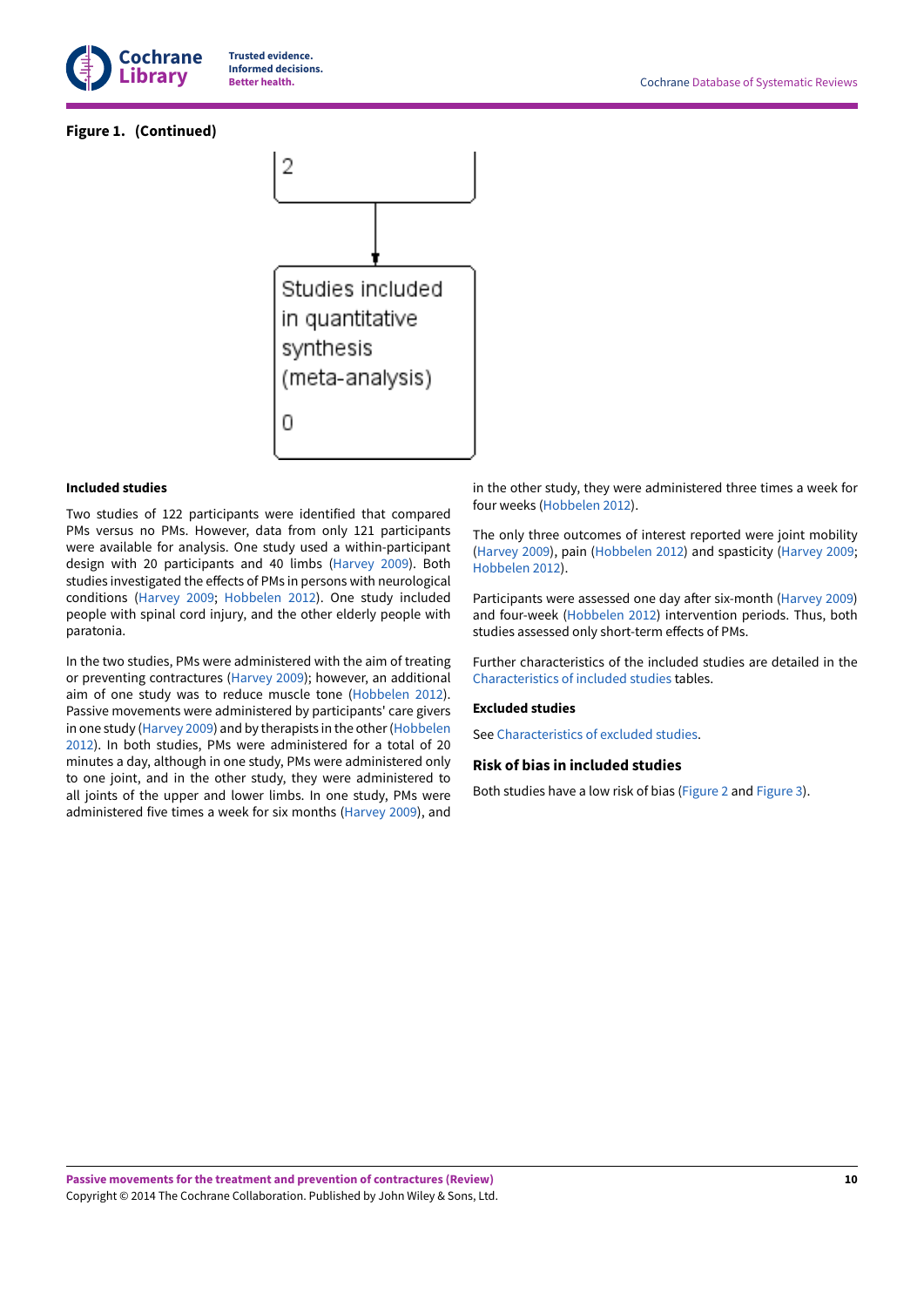

# <span id="page-12-0"></span>Figure 2. Risk of bias graph: review authors' judgements about each risk of bias item presented as percentages **across all included studies.Two studies are included in this review.**

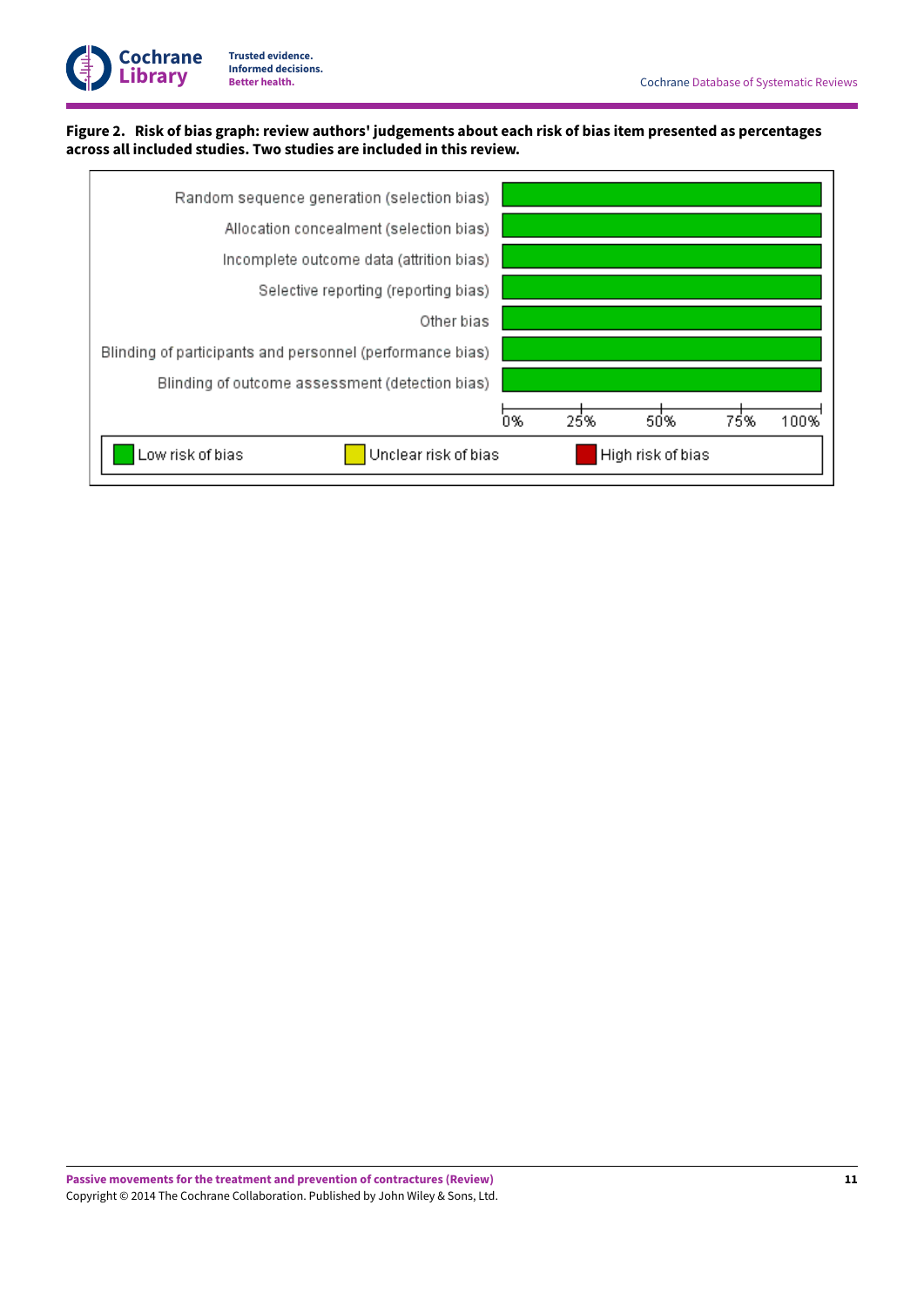

# <span id="page-13-0"></span>Figure 3. Risk of bias summary: review authors' judgements about each risk of bias item for each included study.



# **Allocation**

Both of the included studies used adequate methods of generating the randomisation sequence and concealed allocation (see [Characteristics](#page-18-18) of included studies).

# **Blinding**

Blinding of participants and therapists was not possible in either of the studies because of the nature of the intervention. Both studies reported blinding of outcome assessors.

# **Incomplete outcome data**

Both studies had adequate follow-up.

# **Selective reporting**

No evidence of selective reporting was found. This was checked in one trial [\(Hobbelen 2012](#page-16-4)) through its published protocol ([Hobbelen](#page-17-22) [2007](#page-17-22)) and in the other trial [\(Harvey](#page-16-1) 2009) through examination of details provided through the Australian New Zealand Clinical Trials Registry (ACTRN12607000220460).

# **Other potential sources of bias**

The studies were free of other potential sources of bias.

# **Effects of interventions**

See: **Summary of findings for the main [comparison](#page-4-1)** Short-term effects on [spasticity,](#page-4-1) pain and joint mobility

The two included studies evaluated the efficacy of PMs in participants with neurological conditions (spinal cord injury and paratonia). The included studies compared PMs versus no PMs.

- Joint mobility: Only one study measured joint mobility [\(Harvey](#page-16-1) [2009\)](#page-16-1). The mean (95% CI) effect on ankle dorsiflexion range of motion was four degrees in favour of the experimental group (95% CI two to six degrees) in people with spinal cord injuries ([Analysis 1.1](#page-23-0)).
- Spasticity: Two studies with a total of 122 participants investigated the short-term effects of PMs on spasticity [\(Harvey](#page-16-1) [2009;](#page-16-1) [Hobbelen 2012\)](#page-16-4). Data from the two studies could not be pooled because participants had different diagnoses. In one study ([Hobbelen 2012\)](#page-16-4), the mean difference on a tallied Modified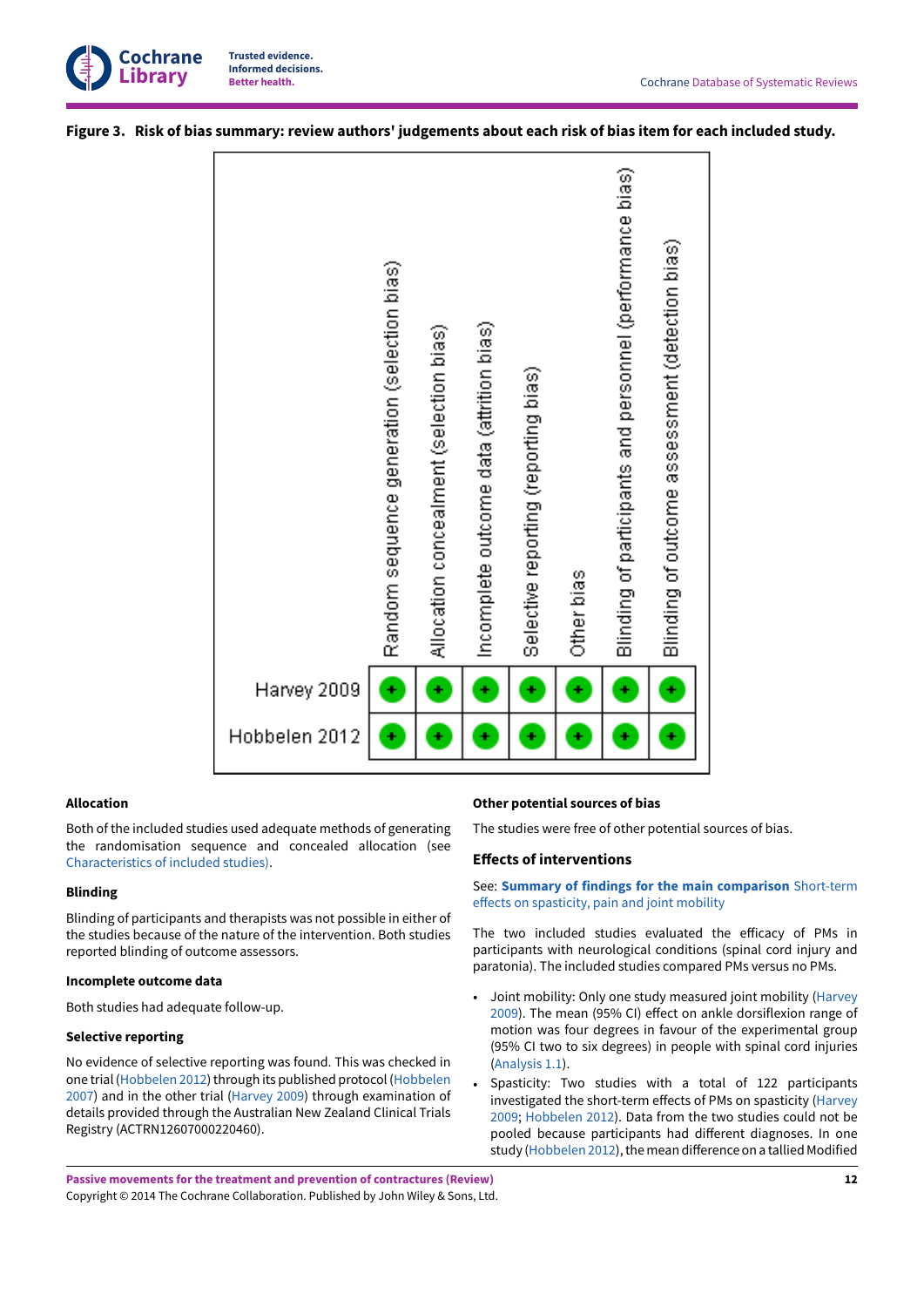

Ashworth Scale for the upper limbs on a zero to 48-point scale was one of 48 points (95% CI minus two to four points; [Analysis](#page-23-1) [2.1](#page-23-1)), and in the other study ([Harvey](#page-16-1) 2009), the median difference on the Modified Ashworth Scale on a zero to six-point scale for the plantar flexor muscles was zero points (95% CI minus one to zero points). In both studies, a negative between-group difference indicated a reduction in spasticity in the experimental group compared with the control group.

• Pain: Only one study with a total of 102 participants investigated short-term effects on pain following PMs in people with paratonia [\(Hobbelen 2012](#page-16-4)). The mean difference on the Pain Assessment Checklist for Seniors With Limited Ability to Communicate Scale on a zero to 24-point scale was -0.4 points in favour of the control group (95% CI -1.4 to 0.6 points; [Analysis](#page-23-2) [3.1](#page-23-2)).

Neither study reported any adverse events.

The GRADE level of evidence about the effects of PMs on joint mobility, spasticity and pain is very low (see [Summary](#page-4-1) of findings for the main [comparison\)](#page-4-1).

# <span id="page-14-0"></span>**D I S C U S S I O N**

# **Summary of main results**

The primary objective of this systematic review was to determine whether PMs increase joint mobility in people with existing contractures or those at risk of developing contractures. Only two randomised controlled trials on PMs versus no PMs were identified. Both studies included participants with neurological conditions, but the conditions were not sufficiently similar to enable pooling of data.

Only one of the two studies measured joint mobility, even though PMs are administered primarily to increase joint mobility. In this study ([Harvey](#page-16-1) 2009), a small but statistically significant effect on ankle dorsiflexion range of motion was noted after six months of PMs, but it is unclear whether an effect as low as two degrees or even as high as six degrees is clinically worthwhile. Most clinical trials argue that treatment effects need to be five or 10 degrees to justify the time and cost of most manual therapy interventions. However, a treatment effect as small as two degrees could be therapeutic if the treatment was administered over many, many years, and if the effects of treatment accrued. For example, a between-group difference of just two degrees every six months over a 10-year period would equate to a between-group difference of 40 degrees. Few would dispute the worth of such a treatment effect. But of course it is not known whether the effects of PMs accrue over time. Only a clinical trial conducted over many, many years can answer this question.

Both studies [\(Harvey](#page-16-1) 2009; [Hobbelen 2012\)](#page-16-4) examined the effect of PMs on spasticity. Neither study reported a statistically significant treatment effect. However, at issue is whether these results provide evidence of no treatment effect or are inconclusive. The distinction relies on examining the lower end of the 95% CI in relationship to a minimally worthwhile treatment effect. The lower end of the 95% CI was minus two of 48 in one trial and minus one of six in the other; both are trivially small reductions in spasticity, and this suggests that both trials have provided evidence that PMs do not affect spasticity. However, it is important to note that initial levels of spasticity were low in both studies. Therefore although

the lower end of the 95% CI indicates a trivially small absolute decrease in spasticity, the relative decrease is more substantial. Nonetheless, presumably PMs are worth administering only if they decrease spasticity by at least two of 48 or one of six points. Both studies relied on the Modified Ashworth Scale. Some might argue about the merits of this scale for measuring spasticity. However, it is still widely used, primarily because of its simplicity.

Only one study examined the effect of PMs on pain ([Hobbelen 2012\)](#page-16-4). This study indicates that PMs have no effect on pain; however, the quality of the evidence is very low.

#### **Overall completeness and applicability of evidence**

This review captures available evidence on the effectiveness of PMs; however, the available evidence is scant, and only two studies were identified for inclusion in the review. The results of the two studies are probably not generalisable to other patient groups orto different joints. Similarly, it is unclear whether the results of the two studies can be used to infer the effectiveness of PMs administered for many years. It is important to note that one study administered PMs for 20 minutes each day to just one joint. This is considerably longer than the procedure that is typically done.

### **Quality of the evidence**

Both of the included studies were of high methodological quality. Both clearly stated methods of randomisation applied and used concealed allocation, blinded assessors and intention-to-treat analysis. One study had no dropouts, and the other had one dropout. Neither study blinded participants ortherapists, although this is unlikely to introduce bias because in one study, participants had extensive paralysis, and in the other study, participants were suffering from dementia. They were therefore unlikely to be able to inadvertently bias measures. The GRADE level of evidence showing the effects of PMs on joint mobility, spasticity and pain is very low, primarily because of the paucity of studies in the area. Mediumand long-term effects of PMs on any outcome have not been investigated.

# **Potential biases in the review process**

A common source of bias in systematic reviews is failure to identify all relevant studies. We tried to avoid this source of bias by conducting a comprehensive search of all relevant databases. Despite our efforts, bias may have been introduced by failure to identify unpublished studies. Another source of bias in this systematic review may have been introduced because one of the review authors (LAH) was also an author of one of the included studies. This author did not, however, extract data or assess risk of bias.

# **Agreements and disagreements with other studies or reviews**

No known systematic reviews or other reviews have specifically examined the effectiveness of PMs for the treatment and prevention of contractures. However, two Cochrane systematic reviews have examined the effectiveness of similar interventions targeting joint mobility [\(Harvey](#page-17-14) 2010; [Katalinic](#page-17-15) 2010). One review examined the effectiveness of stretch for the treatment and prevention of contractures in people with all types of neurological and non-neurological conditions (35 trials with 1391 participants), and the other looked at the effectiveness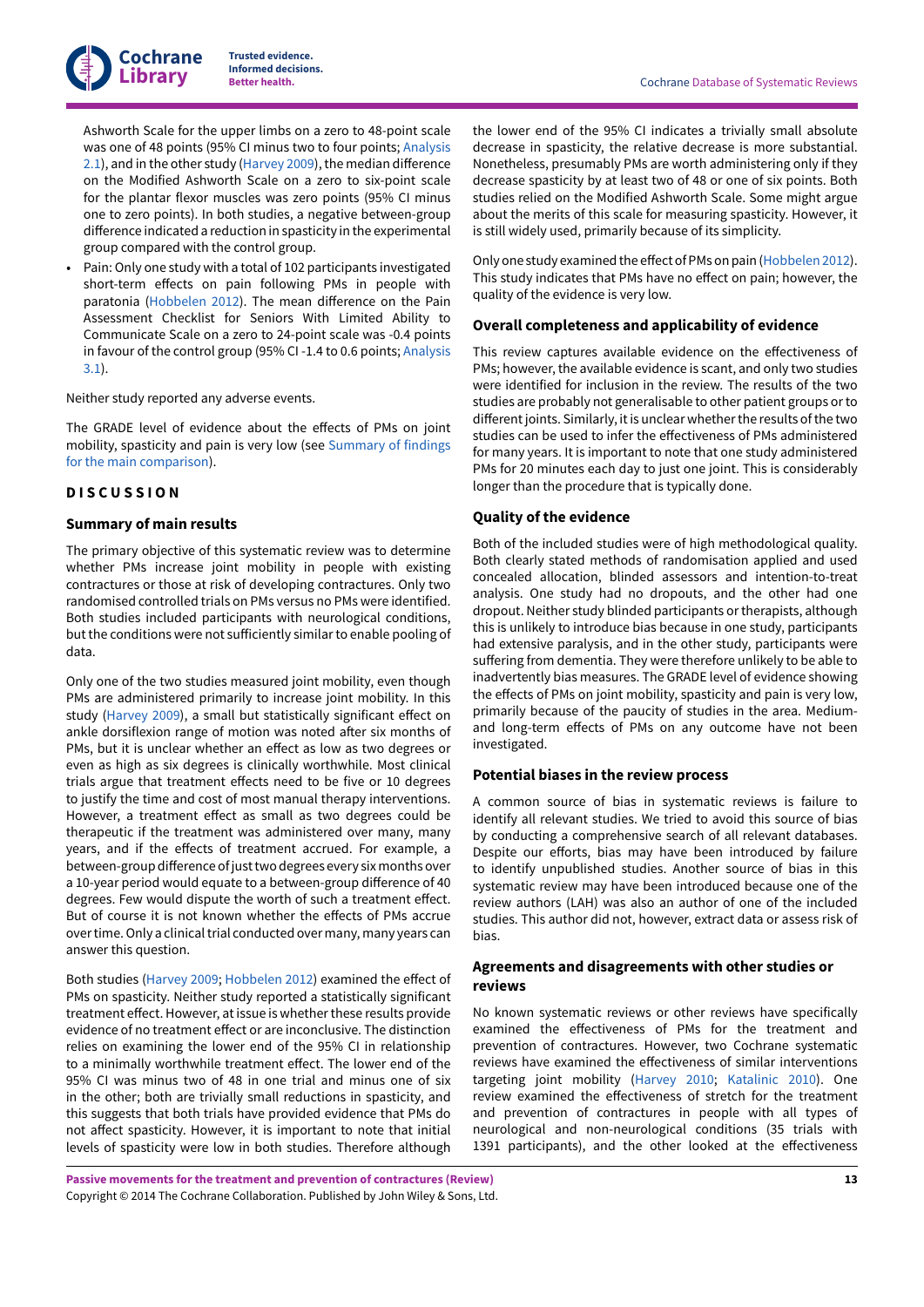

of continuous passive motion following knee arthroplasty (20 trials with 1335 participants). Both reviews concluded that the interventions did not increase joint range of motion. Together, these reviews raise questions about the responsiveness of soft tissue structures surrounding joints to different forms of stretch and passive movement. It has not yet been determined whether soft tissue structures are more responsive to PMs administered through the hands of therapists.

# <span id="page-15-0"></span>**A U T H O R S ' C O N C L U S I O N S**

#### **Implications for practice**

Evidence is insufficient to permit any firm conclusions about the effectiveness of PMs for joint mobility, spasticity or pain among those with contractures or at risk of developing contractures, although PMs may have a small short-term effect on joint mobility (however, the GRADE level of evidence is very low). Medium- and long-term effects of PMs on any outcome have not been investigated, including measures of activity limitations, participation restrictions or quality of life.

### **Implications for research**

Future research is needed to clarify the effectiveness of PMs for the treatment and prevention of contractures. It is estimated that future meta-analyses will require 130 participants to rule in or rule out a treatment effect of five degrees. This conservatively assumes a standard deviation of 10 degrees and does not account for possible correlation of outcomes with baseline measures. It also does not account for the possibility of non-compliance or dropouts.

Research attention directed at achieving a better understanding of the underlying causes of contracture may prove helpful. Useful insights might also be gained from comparing the prevalence of contractures in countries in which PMs are and are not routinely administered on a daily basis to people with long-standing disabilities.

# <span id="page-15-1"></span>**A C K N O W L E D G E M E N T S**

We are thankful to the South Asian Cochrane Network for the constant support and guidance provided. The review authors are also grateful to J Bowden and K Higgins for assistance with data extraction, data entry and proofreading.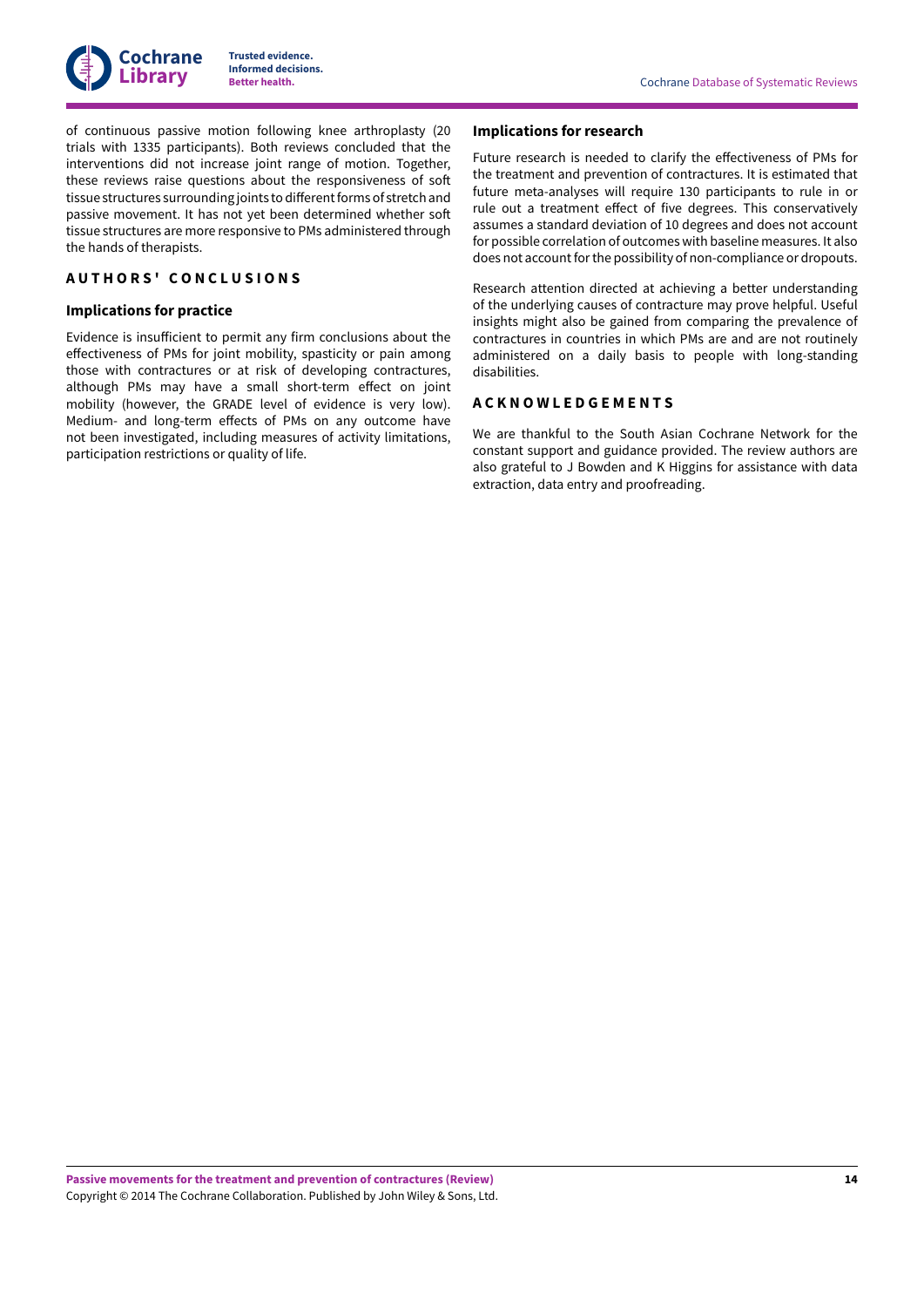

# **REFERENCES**

### <span id="page-16-0"></span>**References to studies included in this review**

#### <span id="page-16-1"></span>**Harvey 2009** *{published data only}*

Harvey LA, Herbert RD, Glinsky J, Moseley AM, Bowden J. Effects of 6 months of regular passive movements on ankle joint mobility in people with spinal cord injury: a randomized controlled trial. *Spinal Cord* 2009;**47**(1):62-6. [PUBMED: 18574489]

#### <span id="page-16-4"></span>**Hobbelen 2012** *{published data only}*

Hobbelen JH, Tan FE, Verhey FR, Koopmans RT, de Bie RA. Passive movement therapy in severe paratonia: a multicenter randomized clinical trial. *International Psychogeriatrics / IPA* 2012;**24**(5):834-44. [PUBMED: 22185768]

### **References to studies excluded from this review**

#### <span id="page-16-5"></span>**Bennell 2005** *{published data only}*

Bennell KL, Hinman RS, Metcalf BR, Buchbinder R, McConnell J, McColl G, et al. Efficacy of physiotherapy management of knee joint osteoarthritis: a randomised, double blind, placebo controlled trial. *Annals of the Rheumatic Diseases* 2005;**64**(6):906-12. [PUBMED: 15897310]

#### <span id="page-16-6"></span>**Cadenhead 2002** *{published data only}*

Cadenhead SL, McEwen IR, Thompson DM. Effect of passive range of motion exercises on lower-extremity goniometric measurements of adults with cerebral palsy: a single-subject design. *Physical Therapy* 2002;**82**(7):658-69. [PUBMED: 12088463]

### <span id="page-16-7"></span>**Carmeli 2006** *{published data only}*

Carmeli E, Bartur G, Peleg S, Barchad S, Vatine JJ. Does passive leg activity influence oxygen saturation and activity in sedentary elderly adults?. *The Scientific World Journal* 2006;**6**:1075-80. [PUBMED: 16951900]

# <span id="page-16-8"></span>**Cheng 2013** *{published data only}*

Cheng H-YK, Ju Y-Y, Chen C-L, Chang Y-J, Wong AM-K. Managing lower extremity muscle tone and function in children with cerebral palsy via eight-week repetitive passive knee movement intervention. *Research in Developmental Disabilities* 2013;**34**(1):554-61. [PUBMED: 23123868]

#### <span id="page-16-9"></span>**Ferrarello 2011** *{published data only}*

Ferrarello F, Baccini M, Rinaldi LA, Cavallini MC, Mossello E, Masotti G, et al. Efficacy of physiotherapy interventions late after stroke: a meta-analysis. *Journal of Neurology*, *Neurosurgery, and Psychiatry* 2011;**82**(2):136-43. [PUBMED: 20826872]

#### <span id="page-16-10"></span>**Gebhard 1993** *{published data only}*

Gebhard JS, Kabo JM, Meals RA. Passive motion: the dose effects on joint stiffness, muscle mass, bone density, and regional swelling. A study in an experimental model following intra-articular injury. *The Journal of Bone and Joint Surgery. American volume* 1993;**75**(11):1636-47. [PUBMED: 8245056]

# <span id="page-16-11"></span>**Goldsmith 2002** *{published data only}*

Goldsmith JR, Lidtke RH, Shott S. The effects of range-of-motion therapy on the plantar pressures of patients with diabetes mellitus. *Journal of the American Podiatric Medical Association* 2002;**92**(9):483-90. [PUBMED: 12381797]

#### <span id="page-16-12"></span>**Hoeksma 2004** *{published data only}*

Hoeksma HL, Dekker J, Ronday HK, Heering A, van der Lubbe N, Vel C, et al. Comparison of manual therapy and exercise therapy in osteoarthritis of the hip: a randomized clinical trial. *Arthritis and Rheumatism* 2004;**51**(5):722-9. [PUBMED: 15478147]

#### <span id="page-16-13"></span>**Jesudason 2002** *{published data only}*

Jesudason C, Stiller K. Are bed exercises necessary following hip arthroplasty?. *The Australian Journal of Physiotherapy* 2002;**48**(2):73-81. [PUBMED: 12047205]

#### <span id="page-16-14"></span>**Krause 2008** *{published data only}*

Krause P, Szecsi J, Straube A. Changes in spastic muscle tone increase in patients with spinal cord injury using functional electrical stimulation and passive leg movements. *Clinical Rehabilitation* 2008;**22**(7):627-34. [PUBMED: 18586814]

#### <span id="page-16-15"></span>**Litmanovitz 2007** *{published data only}*

Litmanovitz I, Dolfin T, Arnon S, Regev RH, Nemet D, Eliakim A. Assisted exercise and bone strength in preterm infants. *Calcified Tissue International* 2007;**80**(1):39-43. [PUBMED: 17164971]

#### <span id="page-16-16"></span>**Lorentzen 2012** *{published data only}*

Lorentzen J, Nielsen D, Holm K, Baagoe S, Grey MJ, Nielsen JB. Neural tension technique is no different from random passive movements in reducing spasticity in patients with traumatic brain injury. *Disability and Rehabilitation* 2012;**34**(23):1978-85. [PUBMED: 22423894]

### <span id="page-16-17"></span>**Nilgun 2011** *{published data only}*

Nilgun B, Suat E, Engin SI, Fatma U, Yakut Y. Short-term results of intensive physiotherapy in clubfoot deformity treated with the Ponseti method. *Pediatrics International* 2011;**53**(3):381-5. [PUBMED: 20831648]

#### <span id="page-16-18"></span>**Shin 2012** *{published data only}*

Shin DS, Song R, Shin EK, Seo SJ, Park JE, Han SY, et al. Effects of passive upper arm exercise on range of motion, muscle strength, and muscle spasticity in hemiplegic patients with cerebral vascular disease. *Journal of Korean Academy of Nursing* 2012;**42**(6):783-90.

### **Additional references**

#### <span id="page-16-2"></span>**Bennett 1946**

Bennett RL. Role of physical medicine in poliomyelitis. *The Journal of Pediatrics* 1946;**28**(3):1-40.

### <span id="page-16-3"></span>**Bohannon 1987**

Bohannon RW, Smith MB. Interrater reliability of a Modified Ashworth Scale of muscle plasticity. *Physical Therapy* 1987;**67**(2):206-7.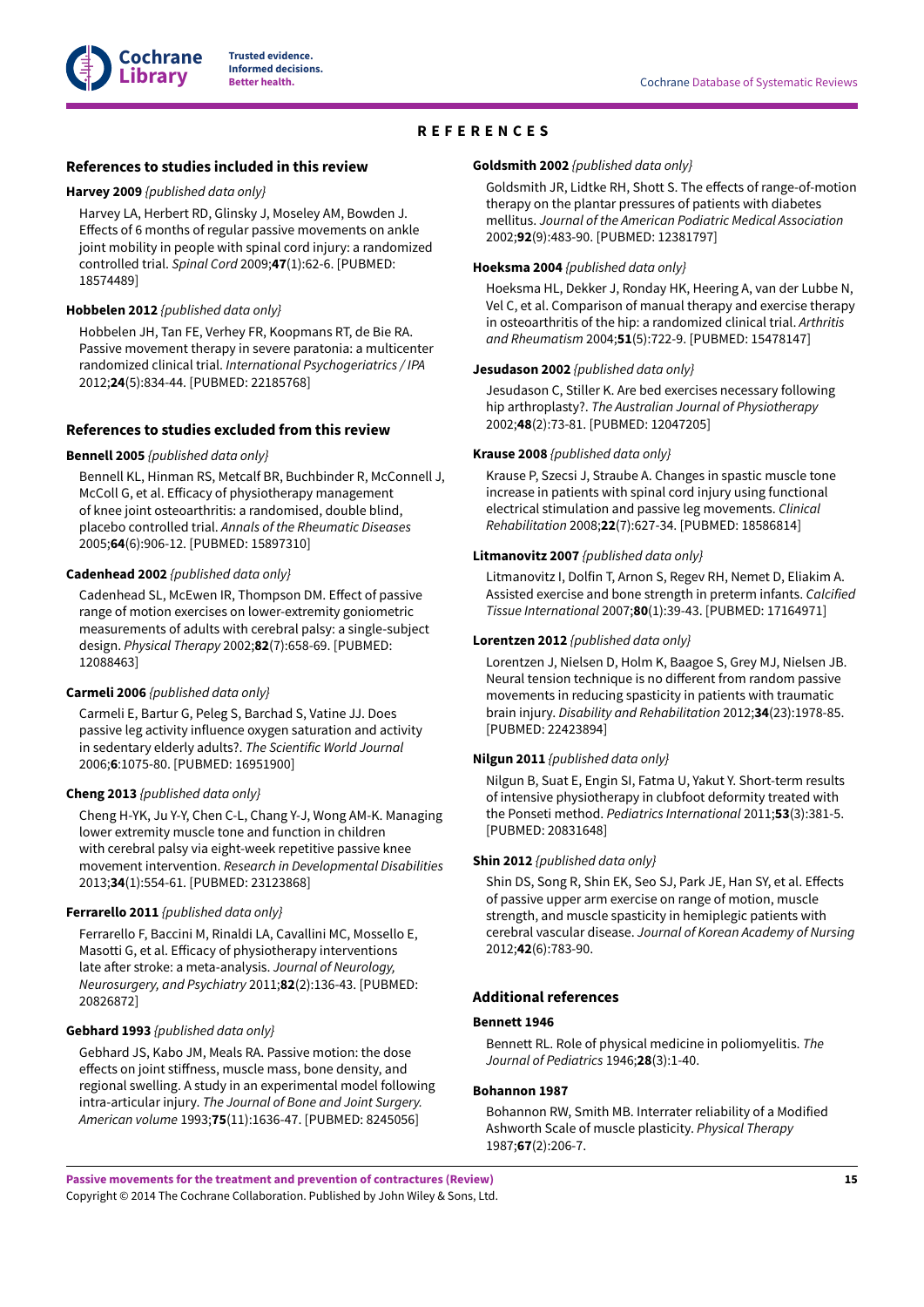

# <span id="page-17-11"></span>**Diong 2012**

Diong J, Harvey LA, Kwah LK, Eyles J, Ling MJ, Ben M, et al. Incidence and predictors of contracture after spinal cord injury —a prospective cohort study. *Spinal Cord* 2012;**50**(8):579-84. [PUBMED: 22450888]

# <span id="page-17-17"></span>**Downie 1978**

Downie WW, Leatham PA, Rhind VM, Wright V, Branco JA, Anderson JA. Studies with pain rating scales. *Annals of the Rheumatic Diseases* 1978;**37**(4):378-81.

# <span id="page-17-10"></span>**Eriks-Hoogland 2009**

Eriks-Hoogland IE, de Groot S, Post MW, van der Woude LH. Passive shoulder range of motion impairment in spinal cord injury during and one year after rehabilitation. Journal of *Rehabilitation Medicine* 2009;**41**(6):438-44. [PUBMED: 19479156]

### <span id="page-17-2"></span>**Farmer 2001**

Farmer SE, James M. Contractures in orthopaedic and neurological conditions: a review of causes and treatment. *Disability and Rehabilitation* 2001;**23**(13):549-58. [PUBMED: 11451189]

#### <span id="page-17-5"></span>**Fergusson 2007**

Fergusson D, Hutton B, Drodge A. The epidemiology of major joint contractures. *Clinical Orthopedics and Related Research* 2007;**456**:22-9.

# <span id="page-17-1"></span>**Fox 2000**

Fox P, Richardson J, McInnes B, Tait D, Bedard M. Effectiveness of a bed positioning program for treating older adults with knee contractures who are institutionalized. *Physical Therapy* 2000;**80**(4):363-72.

#### <span id="page-17-20"></span>**GRADE Working Group 2004**

GRADE Working Group. Grading quality of evidence and strength of recommendations. *British Medical Journal* 2004;**328**(7454):1490-4.

### <span id="page-17-21"></span>**GRADEpro 2008 [Computer program]**

Brozek J, Oxman A, Schunemann H. GRADEpro Version 3.2 beta for Windows. GRADE Working Group, 2008.

#### <span id="page-17-3"></span>**Halar 1988**

Halar EM, Bell KR, Delisa JA, Gans BM. Rehabilitation Medicine: Principles and Practice. Philadelphia: Lippincott-Raven, 1988.

#### <span id="page-17-9"></span>**Harrington 2006**

Harrington C, Carillo H, LaCava C. Nursing facilities, staffing, residents and facility deficiencies, 1999 through 2005. Department of Social and Behavioural Sciences, University of California, San Francisco 2006.

#### <span id="page-17-6"></span>**Harvey 2001**

Harvey L, Crosbie J. Effect of elbow flexion contractures on the ability of people with C5 and C6 tetraplegia to lift. *Physiotherapy Research International* 2001;**62**(2):78-82.

### <span id="page-17-7"></span>**Harvey 2001a**

Harvey LA, Batty J, Jones R, Crosbie J. Hand function of C6 and C7 tetraplegics 1-16 years following injury. *Spinal Cord* 2001;**39**(1):37-43.

### <span id="page-17-4"></span>**Harvey 2002**

Harvey LA, Herbert RD. Muscle stretching for treatment and prevention of contracture in people with spinal cord injury. *Spinal Cord* 2002;**40**(1):1-9.

### <span id="page-17-0"></span>**Harvey 2008**

Harvey L. Management of Spinal Cord Injuries: A Guide for Physiotherapists. London: Elsevier, 2008.

#### <span id="page-17-14"></span>**Harvey 2010**

Harvey LA, Brosseau L, Herbert RD. Continuous passive motion following total knee arthroplasty in people with arthritis. *Cochrane Database of Systematic Reviews* 2010, Issue 3. [DOI: [10.1002/14651858.CD004260.pub2\]](https://doi.org/10.1002%2F14651858.CD004260.pub2)

#### <span id="page-17-19"></span>**Higgins 2011**

Higgins JPT, Green S (editors). *Cochrane Handbook for Systematic Reviews of Interventions* Version 5.0.2 [updated March 2011]. The Cochrane Collaboration, 2011. www.cochranehandbook.org. The Cochrane Collaboration.

# <span id="page-17-22"></span>**Hobbelen 2007**

Hobbelen JH, Verhey FR, Bor JH, Koopmans RT, de Bie RA. Passive movement therapy in patients with moderate to severe paratonia; study protocol of a randomized clinical trial—study protocol. *BMC Geriatrics* 2007;**7**(30):1-6.

#### <span id="page-17-16"></span>**Huskisson 1974**

Huskisson EC. Measurement of pain. *Lancet* 1974;**2**(7889):1127-31.

#### <span id="page-17-13"></span>**Jamshed 2010**

Jamshed N, Schneider E. Are joint contractures in patients with Alzheimer's disease preventable?. *Annals of Long-Term Care* 2010;**18**:26-33.

#### <span id="page-17-15"></span>**Katalinic 2010**

Katalinic OM, Harvey LA, Herbert RD, Moseley AN, Lannin NA, Schurr K. Stretch for the treatment and prevention of contractures. *Cochrane Database of Systematic Reviews* 2010, Issue 9. [DOI: [10.1002/14651858.CD007455.pub2\]](https://doi.org/10.1002%2F14651858.CD007455.pub2)

### <span id="page-17-18"></span>**Keith 1987**

Keith RA, Granger CV, Hamilton BB, Sherwin FS. The Functional Independence Measure: a new tool for rehabilitation. *Advances in Clinical Rehabilitation* 1987;**1**:6-18.

#### <span id="page-17-8"></span>**Krause 2000**

Krause JS. Aging after spinal cord injury: an exploratory study. *Spinal Cord* 2000;**38**(2):77-83.

### <span id="page-17-12"></span>**Kwah 2012**

Kwah LK, Harvey LA, Diong JH, Herbert RD. Half of the adults who present to hospital with stroke develop at least one contracture within six months: an observational study. *Journal of Physiotherapy* 2012;**58**(1):41-7. [PUBMED: 22341381]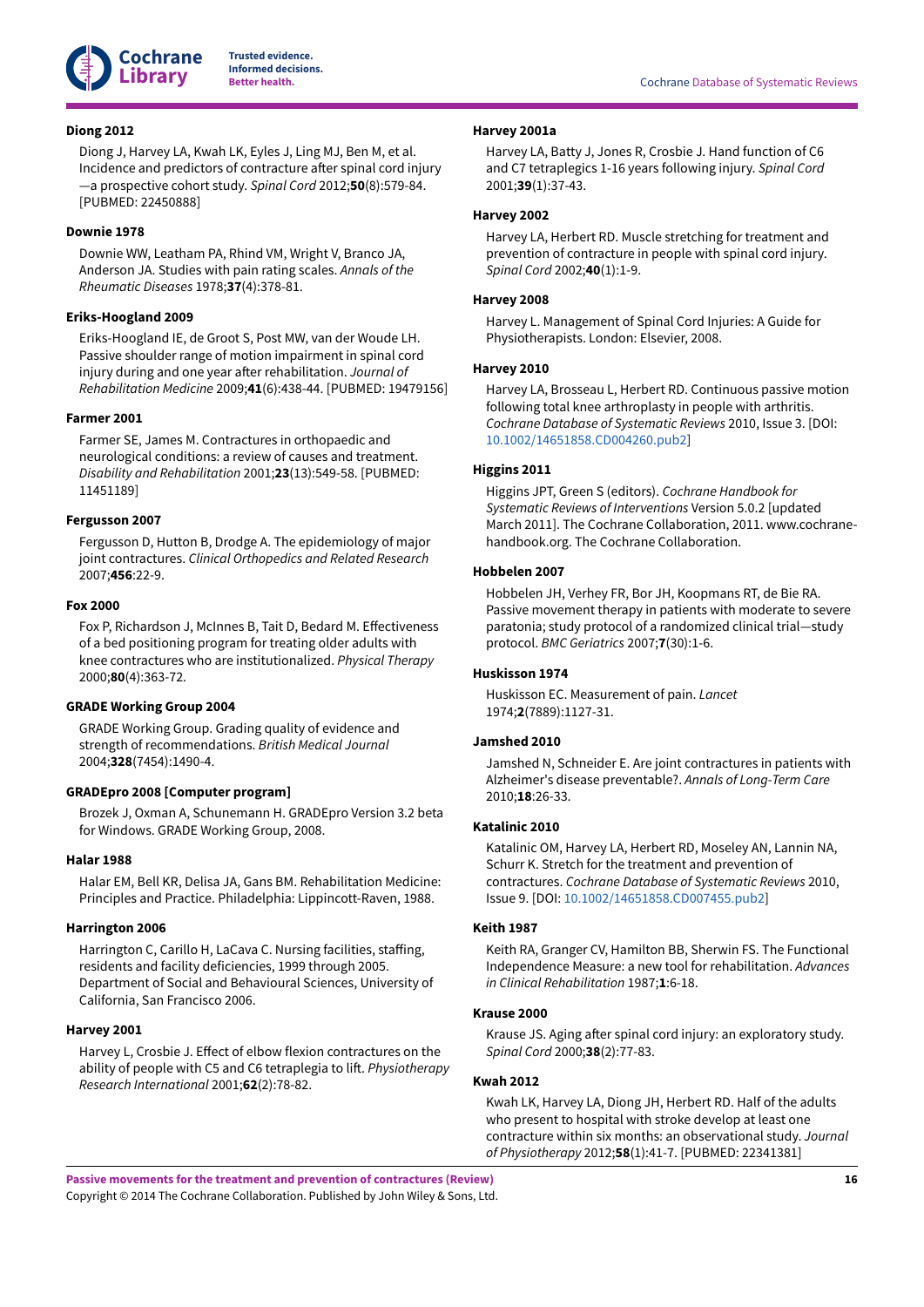

#### <span id="page-18-16"></span>**Mahoney 1965**

Mahoney FI, Barthel DW. Functional Evaluation: the Barthel Index. *Maryland State Medical Journal* 1965;**14**:61-5.

#### <span id="page-18-6"></span>**Mollinger 1993**

Mollinger LA, Steffen TM. Knee flexion contractures in institutionalised elderly: prevalence, severity, stability and related variables. *Physical Therapy* 1993;**73**(7):437-44.

#### <span id="page-18-17"></span>**Review Manager [Computer program]**

The Nordic Cochrane Centre. Review Manager. Version 5.0. Copenhagen: The Cochrane Collaboration, 2008.

#### <span id="page-18-10"></span>**Sackley 2008**

Sackley C, Brittle N, Patel S, Ellins J, Scott M, Wright C, Dewey ME. The prevalence of joint contractures, pressure sores, painful shoulder, other pain, falls, and depression in the year after a severely disabling stroke. *Stroke* 2008;39(12):3329-34.

#### <span id="page-18-9"></span>**Scott 1981**

Scott JA, Donovan WH. The prevention of shoulder pain and contracture in the acute tetraplegic patient. *Paraplegia* 1981;**19**(5):313-9.

#### <span id="page-18-11"></span>**Singer 2004**

Singer BJ, Jegasothy GM, Singer KP, Allison GT, Dunne JW. Incidence of ankle contracture after moderate to severe acquired brain injury. *Archives of Physical Medicine and Rehabilitation* 2004;**85**(9):1465-9.

# <span id="page-18-1"></span>**Somers 2001**

Somers MF. Spinal Cord Injury: Functional Rehabilitation. Upper Saddle River, NJ: Prentice Hall, 2001.

# <span id="page-18-7"></span>**Souren 1995**

Souren LE, Franssen EH, Reisberg B. Contractures and loss of function in patients with Alzheimer's disease. *Journal of the American Geriatrics Society* 1995;**43**(6):650-5.

#### <span id="page-18-3"></span>**Stockley 2010**

Stockley RC, Hughes J, Morrison J, Rooney J. An investigation of the use of passive movements in intensive care by UK physiotherapists. *Physiotherapy* 2010;**96**(3):228-33.

# <span id="page-18-0"></span>**C H A R A C T E R I S T I C S O F S T U D I E S**

#### <span id="page-18-18"></span>**Characteristics of included studies** *[ordered by study ID]*

#### <span id="page-18-15"></span>**Tardieu 1954**

Tardieu G, Shentoub S, Delarue R. Research on a technic for measurement of spasticity. *Revue Neurologique* 1954;**91**(2):143-4.

#### <span id="page-18-5"></span>**Treanor 1950**

Treanor WJ, Krusen FH. Poliomyelitis: modern treatment and rehabilitation. *Irish Journal of Medicinal Science* 1950;**6**(294):257-69.

#### <span id="page-18-2"></span>**Wagner 2010**

Wagner LM, Clevenger C. Contractures in nursing home residents. *Journal of the American Medical Directors Association* 2010;**11**(2):94-9.

#### <span id="page-18-14"></span>**Ware 1992**

Ware JE, Sherbourne CD. The MOS 36-Item Short Form Health Survey (SF-36). Conceptual framework and item selection. *Medical Care* 1992;**30**(6):473-83.

### <span id="page-18-4"></span>**Wiles 2010**

Wiles L, Stiller K. Passive limb movements for patients in an intensive care unit: a survey of physiotherapy practice in Australia. *Journal of Critical Care* 2010;**25**(3):501-8. [PUBMED: 19819105]

# <span id="page-18-12"></span>**Williams 1984**

Williams PE, Goldspink G. Connective tissue changes in immobilised muscle. *Journal of Anatomy* 1984;**138 (Pt 2)**:343-50. [PUBMED: 6715254]

# <span id="page-18-8"></span>**Yarkony 1985**

Yarkony GM, Bass LM, Keenan V, Meyer PR, Jr. Contractures complicating spinal cord injury: incidence and comparison between spinal cord centre and general hospital acute care. *Paraplegia* 1985;**23**(5):265-71.

#### **References to other published versions of this review**

### <span id="page-18-13"></span>**Prabhu 2011**

Prabhu RKR, Swaminathan N, Harvey LA. Passive movements for the treatment and prevention of contractures. *Cochrane Database of Systematic Reviews* 2011, Issue 9. [DOI: [10.1002/14651858.CD009331\]](https://doi.org/10.1002%2F14651858.CD009331)

| Harvey 2009  |                                                                                   |  |
|--------------|-----------------------------------------------------------------------------------|--|
| Methods      | <b>Design:</b> within-subject randomised controlled trial                         |  |
| Participants | <b>Health condition:</b> adults with spinal cord injury                           |  |
|              | Sample size: experimental group: 20 ankles; control group: 20 ankles <sup>a</sup> |  |
|              | <b>Setting: community, Australia</b>                                              |  |
|              | <b>Joint of interest: ankle</b>                                                   |  |
|              |                                                                                   |  |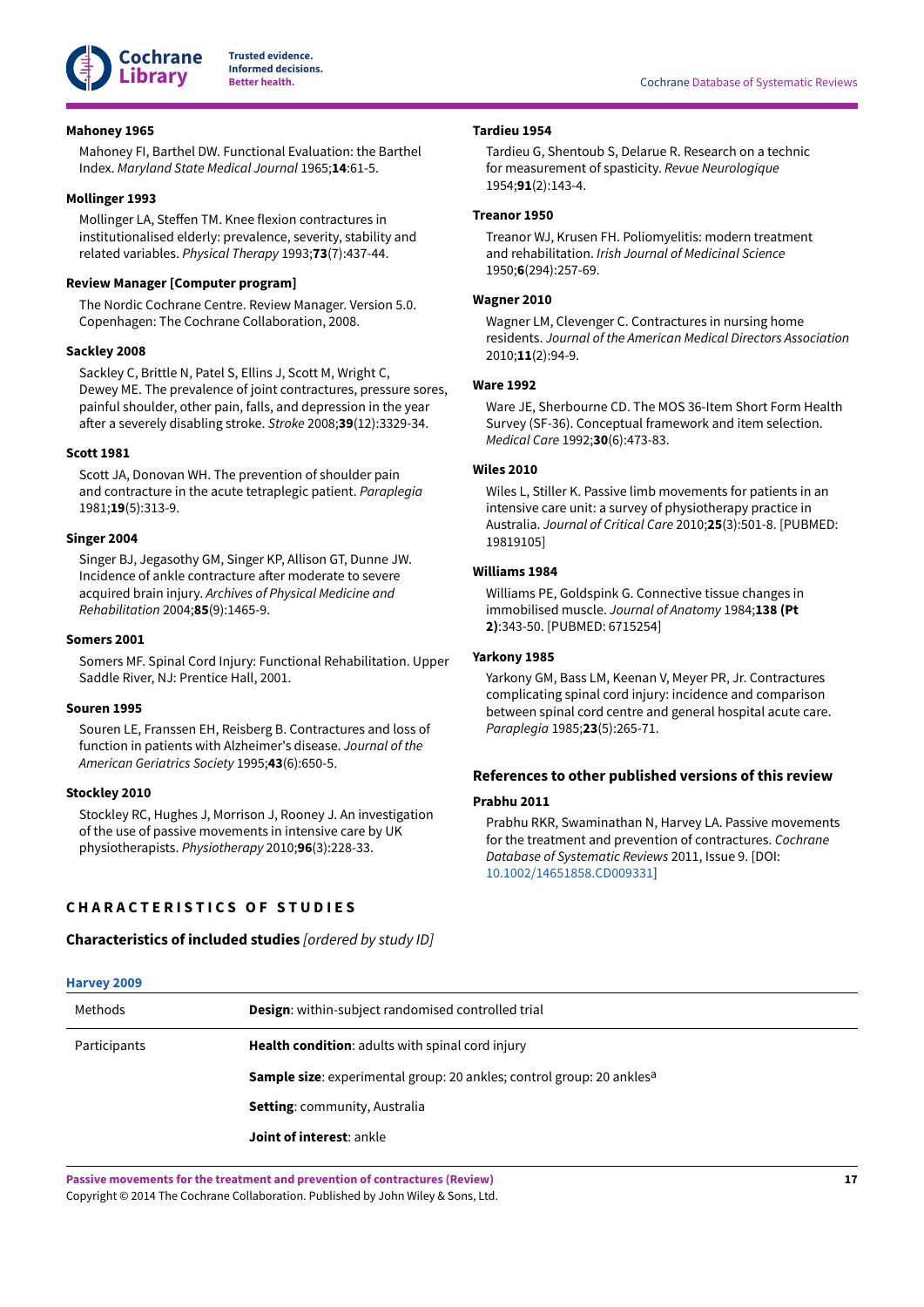

| Harvey 2009 (Continued)                          |                                                                                                                                       | <b>Inclusion criteria:</b> Participants were included if they:                                                                                                                                                                                                                |  |  |  |  |  |  |  |  |
|--------------------------------------------------|---------------------------------------------------------------------------------------------------------------------------------------|-------------------------------------------------------------------------------------------------------------------------------------------------------------------------------------------------------------------------------------------------------------------------------|--|--|--|--|--|--|--|--|
|                                                  | • were wheelchair dependent;<br>$\bullet$<br>$\bullet$                                                                                | had mild to moderate ankle stiffness (less than 101 degrees dorsiflexion with a 12-Nm torque applied<br>to the ankle but an arc of at least 15 degrees of motion);<br>had paralysis around both knees and ankles; and<br>• had care givers able to provide the intervention   |  |  |  |  |  |  |  |  |
|                                                  | <b>Exclusion criteria: not reported</b>                                                                                               |                                                                                                                                                                                                                                                                               |  |  |  |  |  |  |  |  |
|                                                  | Median age (IQR)                                                                                                                      |                                                                                                                                                                                                                                                                               |  |  |  |  |  |  |  |  |
|                                                  |                                                                                                                                       | • Both groups: 39 (34 to 44)                                                                                                                                                                                                                                                  |  |  |  |  |  |  |  |  |
|                                                  | Gender                                                                                                                                |                                                                                                                                                                                                                                                                               |  |  |  |  |  |  |  |  |
|                                                  | • Both groups: 17 M, 3 F                                                                                                              |                                                                                                                                                                                                                                                                               |  |  |  |  |  |  |  |  |
|                                                  |                                                                                                                                       | Study dates: not reported                                                                                                                                                                                                                                                     |  |  |  |  |  |  |  |  |
|                                                  | <b>Other:</b> Funding through the University of Sydney's Research and Development Grants Scheme. Conflict<br>of interest not reported |                                                                                                                                                                                                                                                                               |  |  |  |  |  |  |  |  |
| Interventions                                    | Groups included in this review:                                                                                                       |                                                                                                                                                                                                                                                                               |  |  |  |  |  |  |  |  |
|                                                  |                                                                                                                                       | <b>Experimental group:</b> PMs to one randomly allocated ankle of each participant                                                                                                                                                                                            |  |  |  |  |  |  |  |  |
|                                                  |                                                                                                                                       | • Experimental ankles of participants were passively moved by participants' care givers for 10 minutes<br>in the morning and 10 minutes in the evening, five days a week for six months. Care givers were given<br>written instructions and training on how to administer PMs |  |  |  |  |  |  |  |  |
|                                                  | Participants or care givers were required to record in a diary when and for how long PMs were admin-<br>istered                       |                                                                                                                                                                                                                                                                               |  |  |  |  |  |  |  |  |
|                                                  | Total time: 288 treatments × 10 minutes over a period of six months                                                                   |                                                                                                                                                                                                                                                                               |  |  |  |  |  |  |  |  |
|                                                  | <b>Control group:</b> no PMs to the second ankle of the participant                                                                   |                                                                                                                                                                                                                                                                               |  |  |  |  |  |  |  |  |
|                                                  |                                                                                                                                       | • Control ankles did not receive PMs or stretches for the duration of the trial                                                                                                                                                                                               |  |  |  |  |  |  |  |  |
| Outcomes                                         | Outcomes included in this review                                                                                                      |                                                                                                                                                                                                                                                                               |  |  |  |  |  |  |  |  |
|                                                  |                                                                                                                                       | Passive ankle dorsiflexion range of motion (degrees)                                                                                                                                                                                                                          |  |  |  |  |  |  |  |  |
|                                                  |                                                                                                                                       | • Ankle plantar flexor spasticity (Modified Ashworth Scale, points)                                                                                                                                                                                                           |  |  |  |  |  |  |  |  |
|                                                  | <b>Other outcomes</b>                                                                                                                 |                                                                                                                                                                                                                                                                               |  |  |  |  |  |  |  |  |
|                                                  | $\bullet$                                                                                                                             | Knee hamstring muscle spasticity (Modified Ashworth Scale, points)                                                                                                                                                                                                            |  |  |  |  |  |  |  |  |
|                                                  | <b>Outcomes testing period</b>                                                                                                        |                                                                                                                                                                                                                                                                               |  |  |  |  |  |  |  |  |
|                                                  | the 24 hours before either assessment                                                                                                 | • Tested at baseline and one day after the six-month intervention period. No PMs were administered in                                                                                                                                                                         |  |  |  |  |  |  |  |  |
| <b>Notes</b>                                     | reported                                                                                                                              | aBoth ankles of 20 participants were included (a total of 40 ankles). No dropouts from the study were                                                                                                                                                                         |  |  |  |  |  |  |  |  |
| <b>Risk of bias</b>                              |                                                                                                                                       |                                                                                                                                                                                                                                                                               |  |  |  |  |  |  |  |  |
| Bias                                             | Authors' judgement                                                                                                                    | <b>Support for judgement</b>                                                                                                                                                                                                                                                  |  |  |  |  |  |  |  |  |
| Random sequence genera-<br>tion (selection bias) | Low risk                                                                                                                              | Quote: "a computer-generated random number sequence was created by a<br>person not involved in recruitment to determine allocation schedule"                                                                                                                                  |  |  |  |  |  |  |  |  |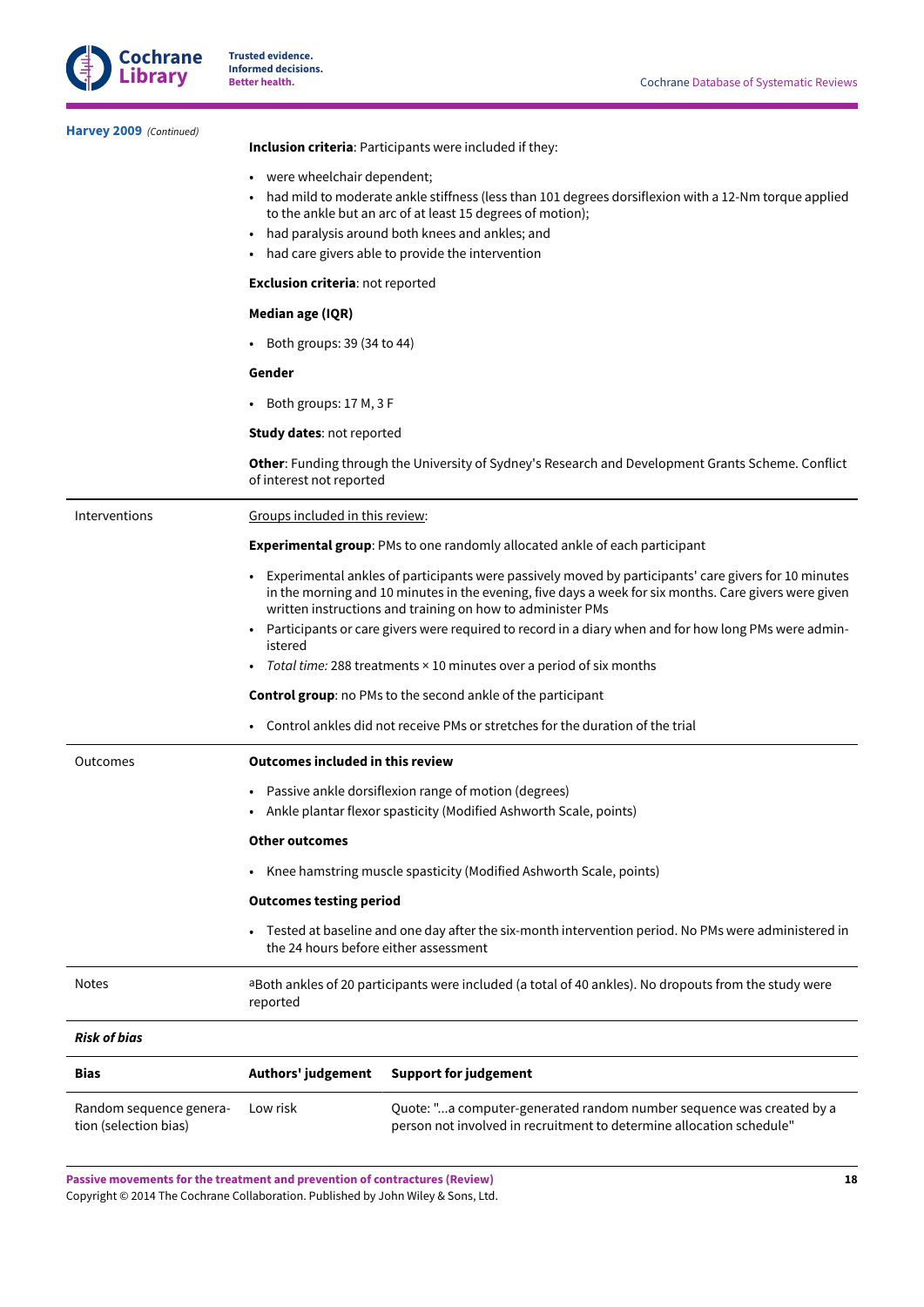

|   | Harvey 2009 (Continued) |  |  |  |
|---|-------------------------|--|--|--|
| . | . .                     |  |  |  |

|                                                                                          |          | Comment: Authors have explained the procedure                                                                                                                                                  |
|------------------------------------------------------------------------------------------|----------|------------------------------------------------------------------------------------------------------------------------------------------------------------------------------------------------|
| Allocation concealment<br>(selection bias)                                               | Low risk | Quote: "each participant's allocation was placed in a sealed, opaque, se-<br>quentially numbered envelope to ensure allocation"                                                                |
|                                                                                          |          | Comment: Authors have explained the procedure                                                                                                                                                  |
| Incomplete outcome data<br>(attrition bias)<br>All outcomes                              | Low risk | Comment: no dropouts                                                                                                                                                                           |
| Selective reporting (re-<br>porting bias)                                                | Low risk | Comment: all prestated outcomes reported                                                                                                                                                       |
| Other bias                                                                               | Low risk | Comment: appears free of other bias                                                                                                                                                            |
| <b>Blinding of participants</b><br>and personnel (perfor-<br>mance bias)<br>All outcomes | Low risk | Comment: not possible to blind participants and personnel; however, this was<br>unlikely to bias the results because participants had paralysis and limited abil-<br>ity to influence outcomes |
| Blinding of outcome as-<br>sessment (detection bias)<br>All outcomes                     | Low risk | Quote: "all assessors were blinded to group allocation"                                                                                                                                        |

# **[Hobbelen 2012](#page-16-4)**

| Methods      | Design: multi-centre single-blinded randomised controlled trial                                                                                                                                                                                                                                                                                       |
|--------------|-------------------------------------------------------------------------------------------------------------------------------------------------------------------------------------------------------------------------------------------------------------------------------------------------------------------------------------------------------|
| Participants | <b>Health condition:</b> adults with dementia.                                                                                                                                                                                                                                                                                                        |
|              | <b>Sample size:</b> experimental group: 48 <sup>a</sup> ; control group: 54                                                                                                                                                                                                                                                                           |
|              | <b>Setting:</b> nursing home residents, Netherlands                                                                                                                                                                                                                                                                                                   |
|              | <b>Inclusion criteria:</b> Participants were included if they:                                                                                                                                                                                                                                                                                        |
|              | • met DSM-IV-TR criteria for dementia;<br>were diagnosed with paratonia; and<br>had moderate to severe paratonia defined as a score on the MAS of at least two in at least one limb<br>$\bullet$                                                                                                                                                      |
|              | <b>Exclusion criteria: Participants were excluded if they:</b>                                                                                                                                                                                                                                                                                        |
|              | • had been prescribed any antipsychotic medication;<br>had received PMs less than four weeks before the start of the trial;<br>$\bullet$<br>had an unstable health problem or disease before admission or during the trial <sup>b</sup> ; or<br>٠<br>showed signs of challenging behaviour towards the therapist and or the intervention<br>$\bullet$ |
|              | Median age (range)                                                                                                                                                                                                                                                                                                                                    |
|              | • Experimental group: 84 (74 to 98)<br>• Control group: 83 (67 to 97)                                                                                                                                                                                                                                                                                 |
|              | Gender                                                                                                                                                                                                                                                                                                                                                |
|              | • Experimental group: 9 M, 38 F                                                                                                                                                                                                                                                                                                                       |

• Control group: 9 M, 45 F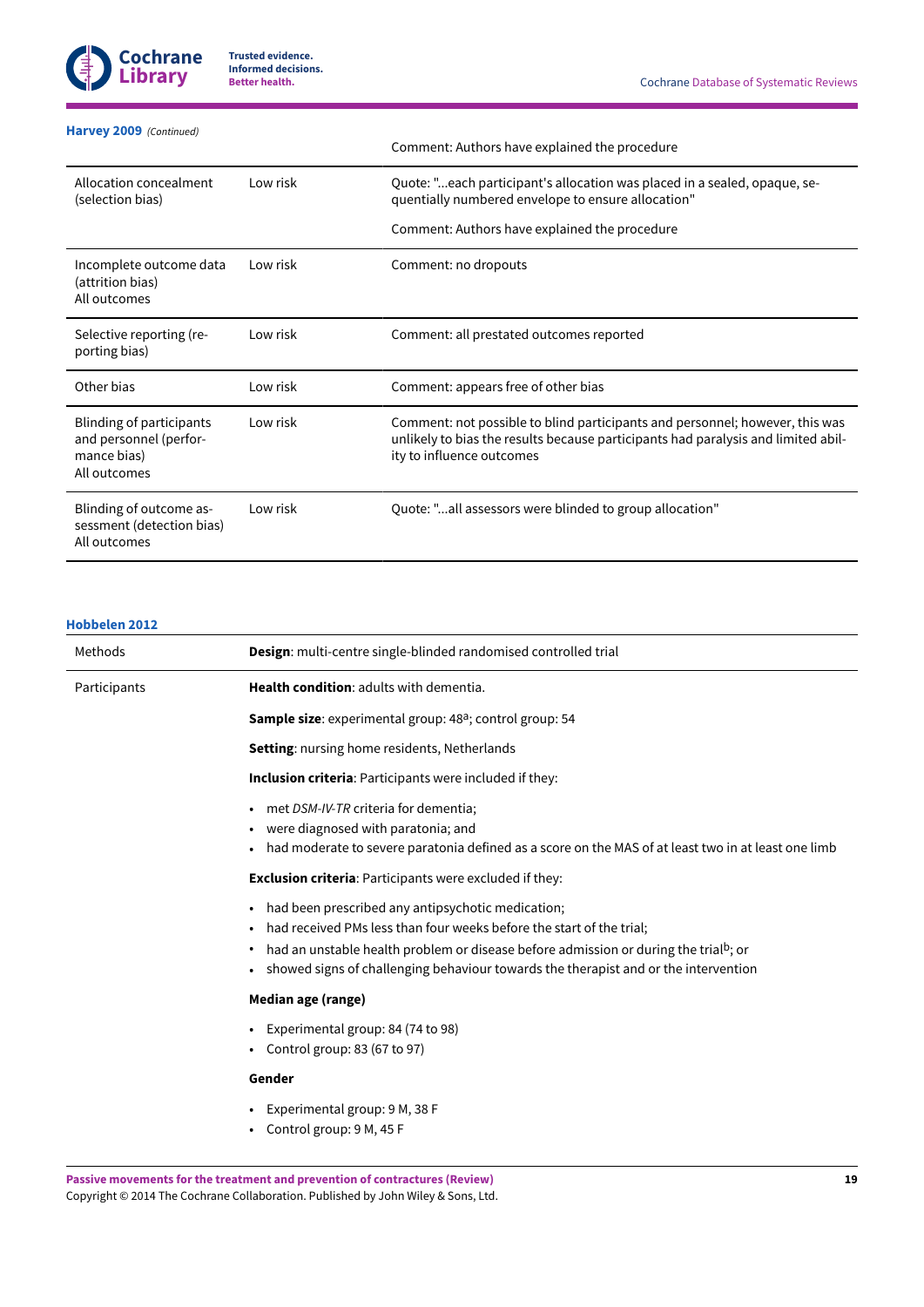

| Hobbelen 2012 (Continued) |                                             | <b>Study dates:</b> Data collection occurred between April 2007 and April 2009                                                                                                                                                                                                                                                                                                   |  |  |  |  |  |  |  |
|---------------------------|---------------------------------------------|----------------------------------------------------------------------------------------------------------------------------------------------------------------------------------------------------------------------------------------------------------------------------------------------------------------------------------------------------------------------------------|--|--|--|--|--|--|--|
|                           |                                             | Other: Funding through the Vitalis WoonZorg Groep Eindhoven, the Netherlands. The first author was a<br>part-time employee at the Vitalis WoonZorg Groep                                                                                                                                                                                                                         |  |  |  |  |  |  |  |
| Interventions             | Groups included in this review:             |                                                                                                                                                                                                                                                                                                                                                                                  |  |  |  |  |  |  |  |
|                           | <b>Experimental group: PMs to all limbs</b> |                                                                                                                                                                                                                                                                                                                                                                                  |  |  |  |  |  |  |  |
|                           |                                             | Participants were comfortably supine in bed when therapists started PMs with the left arm, moving<br>the shoulder and subsequently the elbow. Next, the same movements were made in the right arm.<br>Subsequently, the left leg and the right leg were moved, with the hip and knee in flexion, extension<br>and abduction/external rotation, although with no spinal movements |  |  |  |  |  |  |  |
|                           |                                             | Total time: 12 sessions × 20 minutes over a period of four weeks                                                                                                                                                                                                                                                                                                                 |  |  |  |  |  |  |  |
|                           | Control group: no PMs to limbs              |                                                                                                                                                                                                                                                                                                                                                                                  |  |  |  |  |  |  |  |
|                           |                                             | • Participants were comfortably supine in the bed while therapists sat silently alongside the bed for an<br>equal duration of time as required to administer PMs to experimental participants                                                                                                                                                                                    |  |  |  |  |  |  |  |
| Outcomes                  | <b>Outcomes included in this review</b>     |                                                                                                                                                                                                                                                                                                                                                                                  |  |  |  |  |  |  |  |
|                           |                                             | Severity of paratonia in upper limbs (tallied Modified Ashworth Scale, points)<br>Pain (Pain Assessment Checklist for Seniors With Limited Ability to Communicate Scale, points)                                                                                                                                                                                                 |  |  |  |  |  |  |  |
|                           | <b>Other outcomes</b>                       |                                                                                                                                                                                                                                                                                                                                                                                  |  |  |  |  |  |  |  |
|                           |                                             | • Severity of paratonia in lower limbs (tallied Modified Ashworth Scale, points)                                                                                                                                                                                                                                                                                                 |  |  |  |  |  |  |  |
|                           |                                             | Care giver burden (Clinical Global Impression of Change-change, points)                                                                                                                                                                                                                                                                                                          |  |  |  |  |  |  |  |
|                           |                                             | Functional status of the participant (Modified Patient Specific Complaints, points)                                                                                                                                                                                                                                                                                              |  |  |  |  |  |  |  |
|                           | <b>Outcomes testing period</b>              |                                                                                                                                                                                                                                                                                                                                                                                  |  |  |  |  |  |  |  |
|                           | (one day after treatment 12)                | Tested at baseline (one day before commencement of treatment), after two weeks and after four weeks                                                                                                                                                                                                                                                                              |  |  |  |  |  |  |  |
| <b>Notes</b>              |                                             | a102 participants were randomly assigned, but one dropout was reported. Therefore, data from only<br>101 participants were included in the analyses (Analysis 2.1 and Analysis 3.1)                                                                                                                                                                                              |  |  |  |  |  |  |  |
|                           | part of the exclusion criteria              | bit is not clear how a health condition occurring "during the trial" (so after randomisation) could be                                                                                                                                                                                                                                                                           |  |  |  |  |  |  |  |
| <b>Risk of bias</b>       |                                             |                                                                                                                                                                                                                                                                                                                                                                                  |  |  |  |  |  |  |  |
| Bias                      | Authors' judgement                          | <b>Support for judgement</b>                                                                                                                                                                                                                                                                                                                                                     |  |  |  |  |  |  |  |
| Random sequence genera-   | Low risk                                    | Quote: "computerized and concealed block randomisation (block size four)"                                                                                                                                                                                                                                                                                                        |  |  |  |  |  |  |  |

Comment: Authors have explained the procedure

location if they were aware of this

Low risk Comment: one of 48 in the experimental group

investigator"

Low risk Quote: "The randomisation code was only available to the assigned therapists

and was kept secret from all other personnel involved, including the primary

Comment: Authors have explained the procedure, although the fixed block size of four may have enabled those recruiting to guess some participants' al-

tion (selection bias)

(selection bias)

(attrition bias)

Allocation concealment

Incomplete outcome data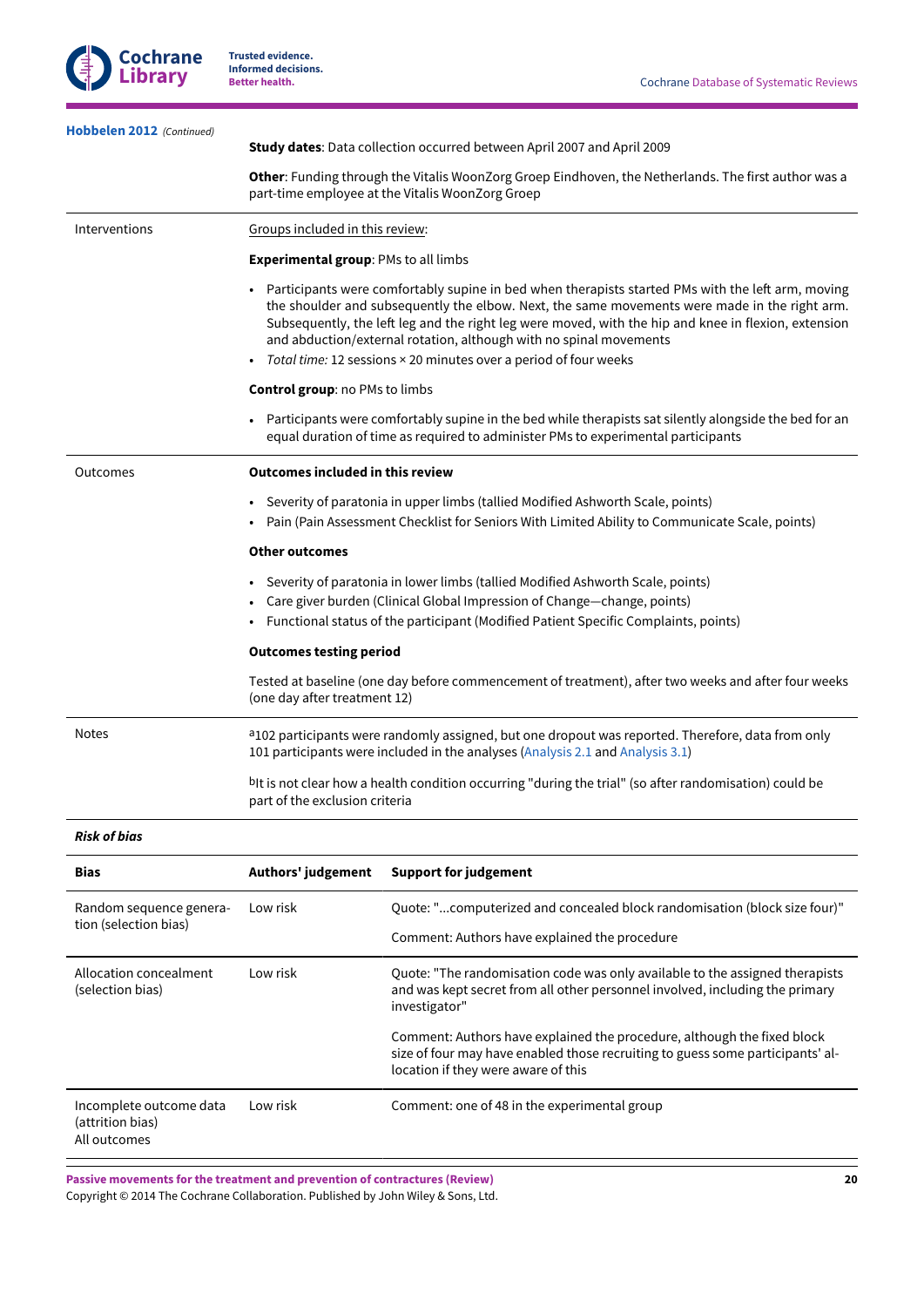# **[Hobbelen 2012](#page-16-4)**  *(Continued)*

| Selective reporting (re-<br>porting bias)                                         | Low risk | Comment: all prestated outcomes reported                                                                                                                                                                                |
|-----------------------------------------------------------------------------------|----------|-------------------------------------------------------------------------------------------------------------------------------------------------------------------------------------------------------------------------|
| Other bias                                                                        | Low risk | Comment: appears free of other bias                                                                                                                                                                                     |
| Blinding of participants<br>and personnel (perfor-<br>mance bias)<br>All outcomes | Low risk | Comment: not possible to blind participants and personnel; however, this was<br>unlikely to bias the results because participants were in the advanced stages<br>of dementia with limited ability to influence outcomes |
| Blinding of outcome as-<br>sessment (detection bias)<br>All outcomes              | Low risk | Ouote: "all assessors were blinded to group allocation"                                                                                                                                                                 |

# <span id="page-22-1"></span>**Characteristics of excluded studies** *[ordered by study ID]*

| <b>Study</b>        | <b>Reason for exclusion</b>                                                                                                                                      |
|---------------------|------------------------------------------------------------------------------------------------------------------------------------------------------------------|
| <b>Bennell 2005</b> | Not clear whether PMs were administered to experimental participants                                                                                             |
| Cadenhead 2002      | Not a randomised controlled trial                                                                                                                                |
| Carmeli 2006        | PMs administered through device                                                                                                                                  |
| <b>Cheng 2013</b>   | PMs administered through device                                                                                                                                  |
| Ferrarello 2011     | Systematic review of active interventions                                                                                                                        |
| Gebhard 1993        | Animal study                                                                                                                                                     |
| Goldsmith 2002      | Compared active, passive range of motion exercises versus control group; therefore cannot isolate<br>the effects of PMs                                          |
| Hoeksma 2004        | No PMs administered                                                                                                                                              |
| Jesudason 2002      | No PMs administered                                                                                                                                              |
| Krause 2008         | PMs administered through device                                                                                                                                  |
| Litmanovitz 2007    | PMs not administered for treatment and prevention of contractures                                                                                                |
| Lorentzen 2012      | Compared a neural tension technique versus PMs (PMs were "within a small range of motion" and<br>were administered to have an effect similar to that of placebo) |
| Nilgun 2011         | Not a randomised controlled trial                                                                                                                                |
| <b>Shin 2012</b>    | Not a randomised controlled trial                                                                                                                                |

# <span id="page-22-0"></span>**D A T A A N D A N A L Y S E S**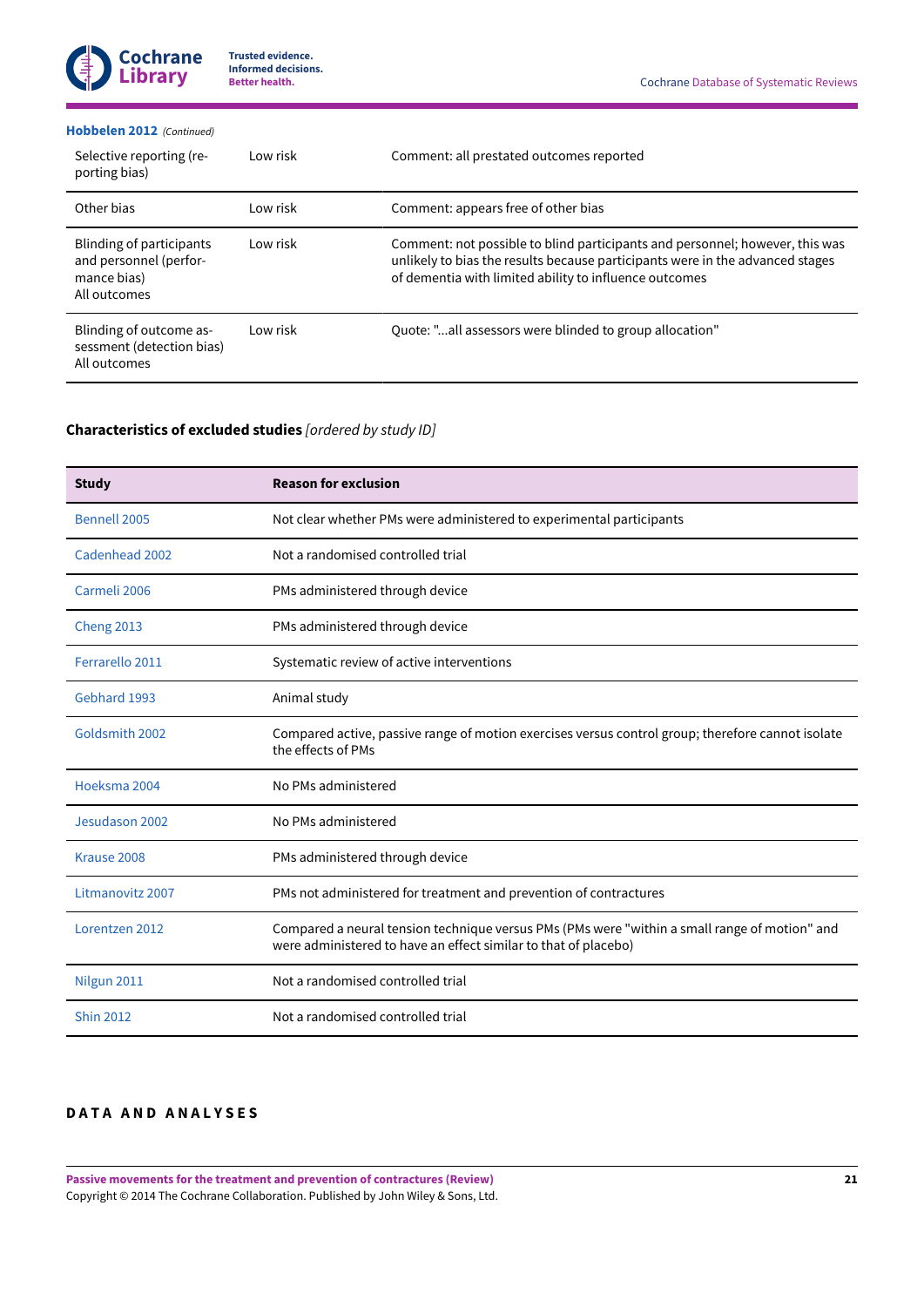# **Comparison 1. Joint mobility-short-term effects**

| Outcome or subgroup title | No. of<br>studies | No. of par-<br>ticipants | <b>Statistical method</b>            | <b>Effect size</b>  |
|---------------------------|-------------------|--------------------------|--------------------------------------|---------------------|
| 1 Spinal cord injury      |                   |                          | Mean Difference (IV, Random, 95% CI) | Totals not selected |

# **Analysis 1.1. Comparison 1 Joint mobility—short-term e8ects, Outcome 1Spinal cord injury.**

<span id="page-23-0"></span>

| Study or subgroup |    | Control  | Experimental    |          | <b>Mean Difference</b> |  |  |                |    | <b>Mean Difference</b> |
|-------------------|----|----------|-----------------|----------|------------------------|--|--|----------------|----|------------------------|
|                   |    | Mean(SD) |                 | Mean(SD) | Random, 95% CI         |  |  | Random, 95% CI |    |                        |
| Harvey 2009       | 20 | 4.9(3.4) | 20              | 0.9(4.4) |                        |  |  | $-$            |    | 4.05 [1.64, 6.46]      |
|                   |    |          | Favours control |          | $-10$                  |  |  |                | 10 | <b>Favours PMs</b>     |

# **Comparison 2. Spasticity-short-term effects**

| Outcome or subgroup title | No. of<br>studies | No. of par-<br>ticipants | <b>Statistical method</b>           | <b>Effect size</b>  |
|---------------------------|-------------------|--------------------------|-------------------------------------|---------------------|
| 1 Paratonia               |                   |                          | Mean Difference (IV, Fixed, 95% CI) | Totals not selected |

# **Analysis 2.1. Comparison 2Spasticity—short-term e8ects, Outcome 1 Paratonia.**

<span id="page-23-1"></span>

| Study or subgroup |    | Control     |    | Experimental |    |        | <b>Mean Difference</b> |     | <b>Mean Difference</b> |
|-------------------|----|-------------|----|--------------|----|--------|------------------------|-----|------------------------|
|                   |    | Mean(SD)    | N  | Mean(SD)     |    |        | Fixed. 95% CI          |     | Fixed. 95% CI          |
| Hobbelen 2012     | 54 | $-1.2(6.9)$ | 47 | $-2.3(7.9)$  |    |        | $1.1[-1.81, 4.01]$     |     |                        |
|                   |    |             |    | Favours PMs  | -2 | $-2.5$ |                        | 2.5 | Favours control        |

# **Comparison 3. Pain-short-term effects**

| Outcome or subgroup title | No. of<br>studies | No. of par-<br>ticipants | <b>Statistical method</b>           | <b>Effect size</b>  |
|---------------------------|-------------------|--------------------------|-------------------------------------|---------------------|
| 1 Paratonia               |                   |                          | Mean Difference (IV, Fixed, 95% CI) | Totals not selected |

# **Analysis 3.1. Comparison 3 Pain-short-term effects, Outcome 1 Paratonia.**

<span id="page-23-2"></span>

| Study or subgroup |    | Control     |    | Experimental    |    |  | <b>Mean Difference</b> |  | <b>Mean Difference</b> |
|-------------------|----|-------------|----|-----------------|----|--|------------------------|--|------------------------|
|                   |    | Mean(SD)    |    | Mean(SD)        |    |  | Fixed. 95% CI          |  | Fixed. 95% CI          |
| Hobbelen 2012     | 54 | $-0.8(2.5)$ | 47 | $-0.4(2.4)$     |    |  | $-0.4[-1.36, 0.56]$    |  |                        |
|                   |    |             |    | Favours control | -2 |  |                        |  | Favours PMs            |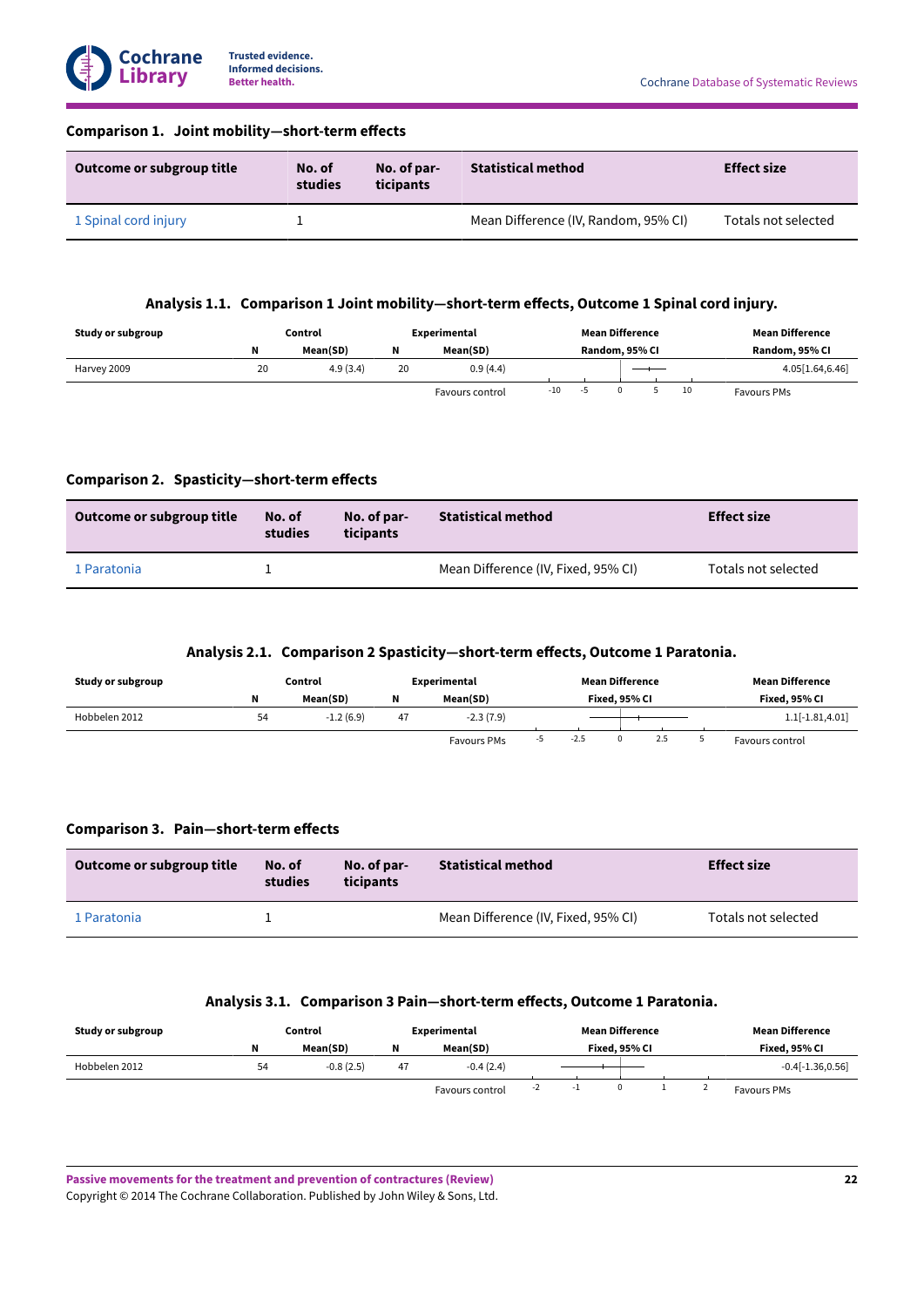

# <span id="page-24-0"></span>**A P P E N D I C E S**

# <span id="page-24-1"></span>**Appendix 1. Example of eligible participants**

Eligible participants, those with existing contractures or at risk of contractures, include, but will not be restricted to, people:

- with neurological conditions (e.g. stroke, multiple sclerosis, spinal cord injury, traumatic brain injury, Guillain-Barré syndrome, Parkinson's disease);
- with advanced age (e.g. frailty);
- with underlying joint or muscle pathology and disease processes (e.g. inflammatory arthritis, osteoarthritis); and
- who are unconscious or semi-conscious following surgery, an acute injury or illness (e.g. participants in intensive care).

# <span id="page-24-2"></span>**Appendix 2.Search strategies**

# **Cochrane Injuries Group Specialised Register**

#1 ((((Joint\* or muscle\*) and (mobili\* or movement\* or spastic\* or rigid\* or elastic\* or stiff\* or extensib\* or flexib\* or shorten\*))) OR ("Range of motion" or contracture\*)) AND ( INREGISTER) [REFERENCE] [STANDARD]

#2 ((physical or motion or movement or passiv\* or CPM or exercise or "Continuous Passive")) [REFERENCE] [STANDARD]

#3 therap\* OR (passiv\* and (movement\* or motion)) [REFERENCE] [STANDARD]

#4 #2 AND #3 [REFERENCE] [STANDARD]

#5 (stretch\* and (body or arm\* or leg\* or limb\* or joint\* or muscle\* or torso or trunk)) [REFERENCE] [STANDARD]

#6 ("Muscle stretching exercise\*" or "Resistance training" or "musculoskeletal manipulation\*" or "Exercise Movement Technique\*" or splint\* or "orthotic device\*" or yoga) [REFERENCE] [STANDARD]

#7 #4 OR #5 OR #6 [REFERENCE] [STANDARD]

#8 #1 AND #7 [REFERENCE] [STANDARD]

# **Cochrane Central Register of Controlled Trials (CENTRAL)**

#1MeSH descriptor Contracture explode all trees

#2MeSH descriptor Muscle Rigidity explode all trees

#3MeSH descriptor Muscle Spasticity explode all trees

#4MeSH descriptor Elasticity explode all trees with qualifier: PH

#5MeSH descriptor Range of Motion, Articular explode all trees

#6contracture\* or "Range of motion" or ((Joint\* or muscle\*) near3 (mobili\* or movement\* or spastic\* or rigid\* or elastic\* or stiff\* or extensib\* or flexib\* or shorten\*))

#7(#1 OR #2 OR #3 OR #4 OR #5 OR #6)

#8MeSH descriptor Exercise Therapy, this term only

#9MeSH descriptor Muscle Stretching Exercises, this term only

#10MeSH descriptor Resistance Training, this term only

#11MeSH descriptor Physical Medicine, this term only

#12MeSH descriptor Physical Therapy Modalities, this term only

#13MeSH descriptor Motion Therapy, Continuous Passive explode all trees

#14MeSH descriptor Musculoskeletal Manipulations explode all trees

#15MeSH descriptor Exercise Movement Techniques explode all trees

#16MeSH descriptor Splints explode all trees

#17MeSH descriptor Orthotic Devices explode all trees

#18MeSH descriptor Yoga explode all trees

#19(physical near3 therap\*) or (motion near3 therap\*) or (movement near3 therap\*) or (passiv\* near3 movement\*) or (passiv\* near3 motion) or (CPM near3 therap\*)

#20(stretch\*) near3 (body or arm\* or leg\* or limb\* or joint\* or muscle\* or torso or trunk)

#21(#8 OR #9 OR #10 OR #11 OR #12 OR #13 OR #14 OR #15 OR #16 OR #17 OR #18 OR #19 OR #20)

#22(#7 AND #21)

# **MEDLINE (Ovid SP)**

1. exp Contracture/

2. exp Muscle Rigidity/

- 3. contracture\*.ab,ti.
- 4. exp Muscle Spasticity/

5. exp Elasticity/ph [Physiology]

- 6. exp "Range of Motion, Articular"/ph [Physiology]
- 7. ((Joint\* or muscle\*) adj3 (mobili\* or movement\* or spastic\* or rigid\* or elastic\* or stiff\* or extensib\* or flexib\* or shorten\*)).ab,ti.
- 8. "Range of motion".ab,ti.
- 9. or/1-8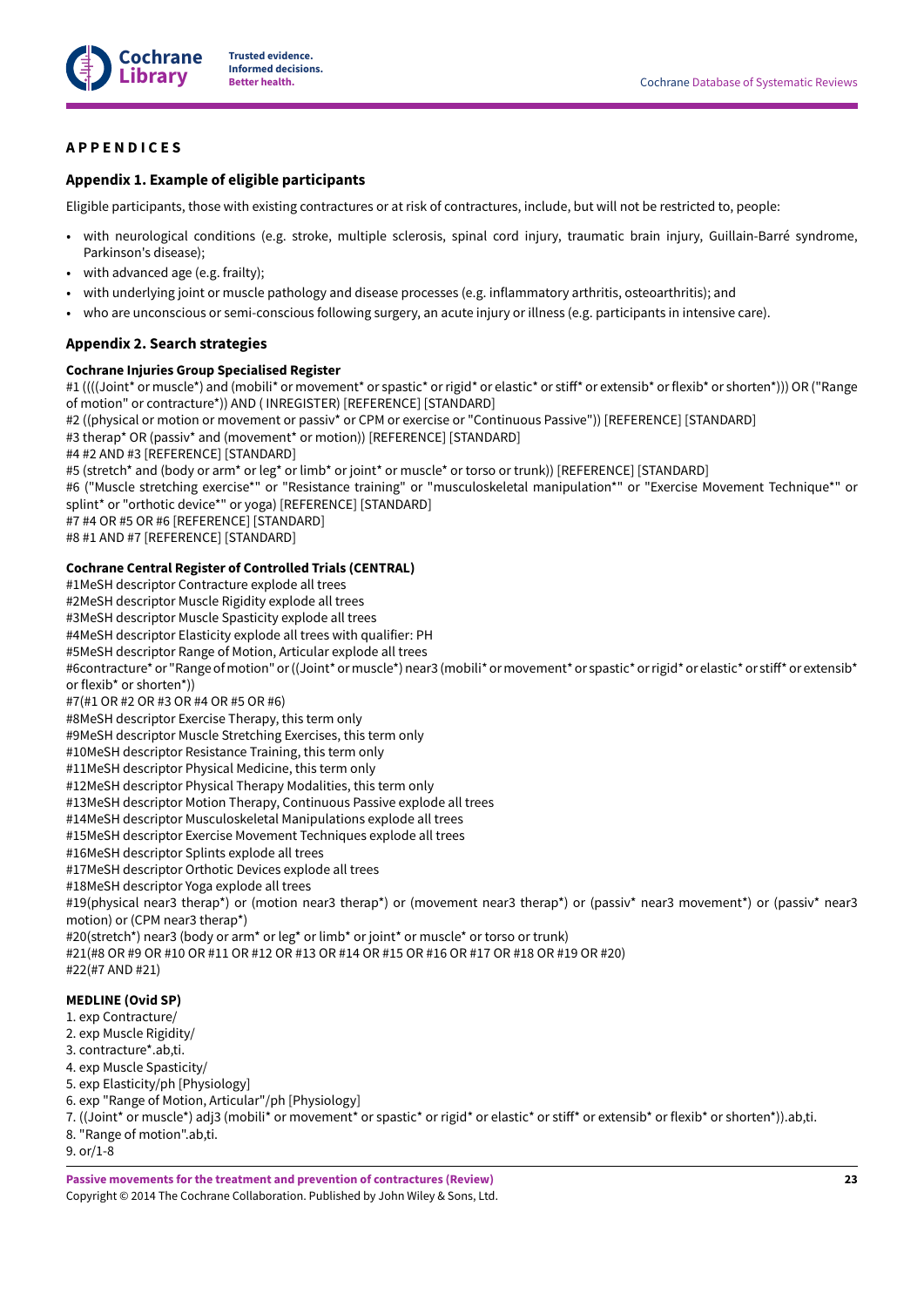

- 10. Exercise therapy/
- 11. Muscle stretching exercises/
- 12. Resistance training/
- 13. Physical Medicine/
- 14. physical therapy modalities/
- 15. exp Motion Therapy, Continuous Passive/
- 16. exp musculoskeletal manipulations/
- 17. exp Exercise Movement Techniques/
- 18. exp Splints/
- 19. exp Orthotic devices/
- 20. exp Yoga/
- 21. ((physical adj therap\*) or (motion adj therap\*) or (movement adj therap\*) or (passiv\* adj movement\*) or (passiv\* adj motion) or (CPM adj therap\*)).ab,ti.
- 22. (stretch<sup>\*</sup> adj3 (body or arm<sup>\*</sup> or leg<sup>\*</sup> or limb<sup>\*</sup> or joint<sup>\*</sup> or muscle<sup>\*</sup> or torso or trunk)).ab,ti.
- 23. or/10-22
- 24. 9 and 23
- 25. randomi?ed.ab,ti.
- 26. randomized controlled trial.pt.
- 27. controlled clinical trial.pt.
- 28. placebo.ab.
- 29. clinical trials as topic.sh.
- 30. randomly.ab.
- 31. trial.ti.
- 32. 25 or 26 or 27 or 28 or 29 or 30 or 31
- 33. (animals not (humans and animals)).sh.
- 34. 32 not 33
- 35. 24 and 34

### **EMBASE (Ovid SP)**

1.exp muscle contracture/ 2.exp Muscle Rigidity/ 3.contracture\*.ab,ti. 4.exp spasticity/ 5.exp physical mobility/ 6.((Joint\* or muscle\*) adj3 (mobili\* or movement\* or spastic\* or rigid\* or elastic\* or stiff\* or extensib\* or flexib\* or shorten\*)).ab,ti. 7."Range of motion".ab,ti. 8.exp muscle strength/ 9.or/1-8 10.Exercise therapy/ 11.Muscle stretching exercises/ 12.Resistance training/ 13.Physical Medicine/ 14.physical therapy modalities/ 15.exp Motion Therapy, Continuous Passive/ 16.exp musculoskeletal manipulations/ 17.exp Exercise Movement Techniques/ 18.exp Splints/ 19.exp Orthotic devices/ 20.exp Yoga/ 21.((physical adj therap\*) or (motion adj therap\*) or (movement adj therap\*) or (passiv\* adj movement\*) or (passiv\* adj motion) or (CPM adj therap\*)).ab,ti. 22.(stretch\* adj3 (body or arm\* or leg\* or limb\* or joint\* or muscle\* or torso or trunk)).ab,ti. 23.or/10-22 24.9 and 23 25.exp Randomized Controlled Trial/ 26.exp controlled clinical trial/ 27.randomi?ed.ab,ti. 28.placebo.ab. 29.\*Clinical Trial/ 30.randomly.ab. 31.trial.ti. 32.25 or 26 or 27 or 28 or 29 or 30 or 31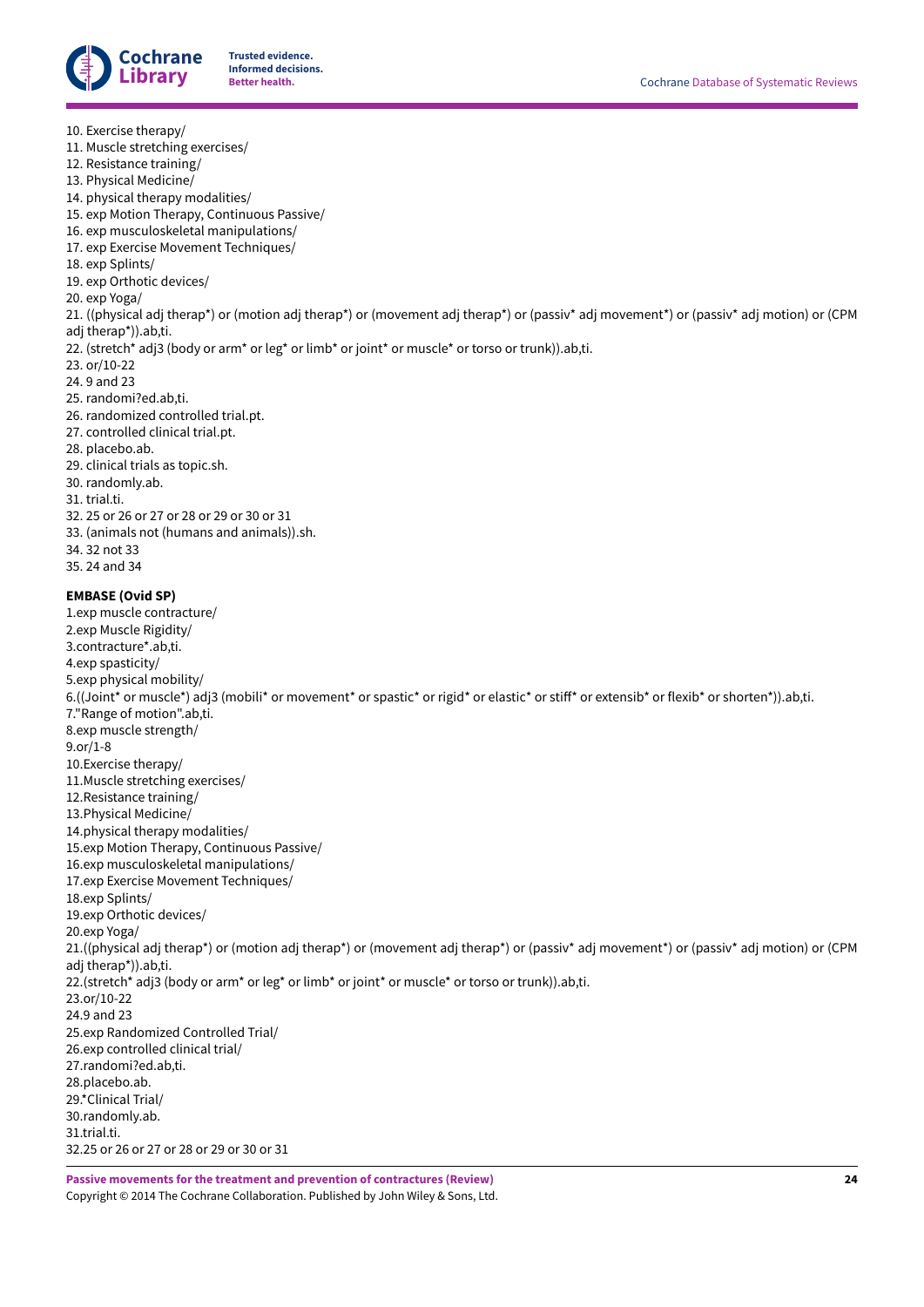

33.exp animal/ not (exp human/ and exp animal/) 34.32 not 33 35.24 and 34 36.Limit 35 to exclude medline journals

# **PsycINFO (Ovid SP)**

- 1. muscle contractions/
- 2. exp Muscle Spasms/
- 3. "range of motion"/
- 4. contracture\*.ab,ti.
- 5. ((Joint\* or muscle\*) adj3 (mobili\* or movement\* or spastic\* or rigid\* or elastic\* or stiff\* or extensib\* or flexib\* or shorten\*)).ab,ti.
- 6. "Range of motion".ab,ti.
- 7. 1 or 2 or 3 or 4 or 5 or 6
- 8. exercise/
- 9. exp Movement Therapy/
- 10. physical treatment methods/
- 11. exp Yoga/

12. ((physical adj therap\*) or (motion adj therap\*) or (movement adj therap\*) or (passiv\* adj movement\*) or (passiv\* adj motion) or (CPM adj therap\*)).ab,ti.

- 13. (stretch\* adj3 (body or arm\* or leg\* or limb\* or joint\* or muscle\* or torso or trunk)).ab,ti.
- 14. 8 or 9 or 10 or 11 or 12 or 13
- 15. 7 and 14
- 16. exp clinical trials/
- 17. exp placebo/
- 18. exp treatment effectiveness evaluation/
- 19. exp mental health program evaluation/
- 20. exp experimental design/
- 21. exp prospective studies/
- 22. clinical trial\*.ab,ti.
- 23. controlled clinical trial.ab,ti.
- 24. randomi?ed controlled trial.ab,ti.
- 25. randomi?ed.ab,ti.
- 26. placebo.ab.
- 27. randomly.ab.
- 28. trial.ti.
- 29. ((singl\* or doubl\* or trebl\* or tripl\*) adj3 (blind\* or dummy or mask\*)).ab,ti.
- 30. ((crossover or clin\* or control\* or compar\* or evaluat\* or prospectiv\*) adj3 (trial\* or studi\* or study)).ab,ti.
- 31. 16 or 17 or 18 or 19 or 20 or 22 or 23 or 24 or 25 or 26 or 27 or 28 or 29 or 30
- 32. exp animals/
- 33. exp human females/
- 34. exp human males/
- 35. 33 or 34
- 36. 32 not (32 and 35)
- 37. 31 not 36
- 38. 15 and 37

#### **ISI Web of Science: Science Citation Index**—**Expanded (SCI-EXPANDED); Social Sciences Citation Index (SSCI); Conference Proceedings Citation Index**—**Science (CPCI-S); Conference Proceedings Citation Index**—**Social Sciences & Humanities (CPCI-SSH)** #9#8 AND #7 AND #6

#8 TS=((physical or motion or movement or passiv\* or CPM or exercise or "Continuous Passive") NEAR/3 (therap\*)) OR TS=((passiv\*) NEAR/3 (movement\* or motion)) OR TS=((stretch\*) NEAR/3 (body or arm\* or leg\* or limb\* or joint\* or muscle\* or torso or trunk)) OR TS=(Muscle stretching exercise\* or Resistance training or musculoskeletal manipulation\* or Exercise Movement Technique\* or splint\* or orthotic device\* or yoga)

#7 TS=((Joint\* or muscle\*) NEAR/3 (mobili\* or movement\* or spastic\* or rigid\* or elastic\* or stiff\* or extensib\* or flexib\* or shorten\*)) OR TS=(Range of motion or contracture\*)

#6 #5 AND #4

#5 TS=(human\*)

#4 #3 OR #2 OR #1

#3 TS=((singl\* OR doubl\* OR trebl\* OR tripl\*) SAME (blind\* OR mask\*))

#2 TS=(controlled clinical trial OR controlled trial OR clinical trial OR placebo)

#1 TS=(randomised OR randomized OR randomly OR random order OR random sequence OR random allocation OR randomly allocated OR at random OR randomized controlled trial)